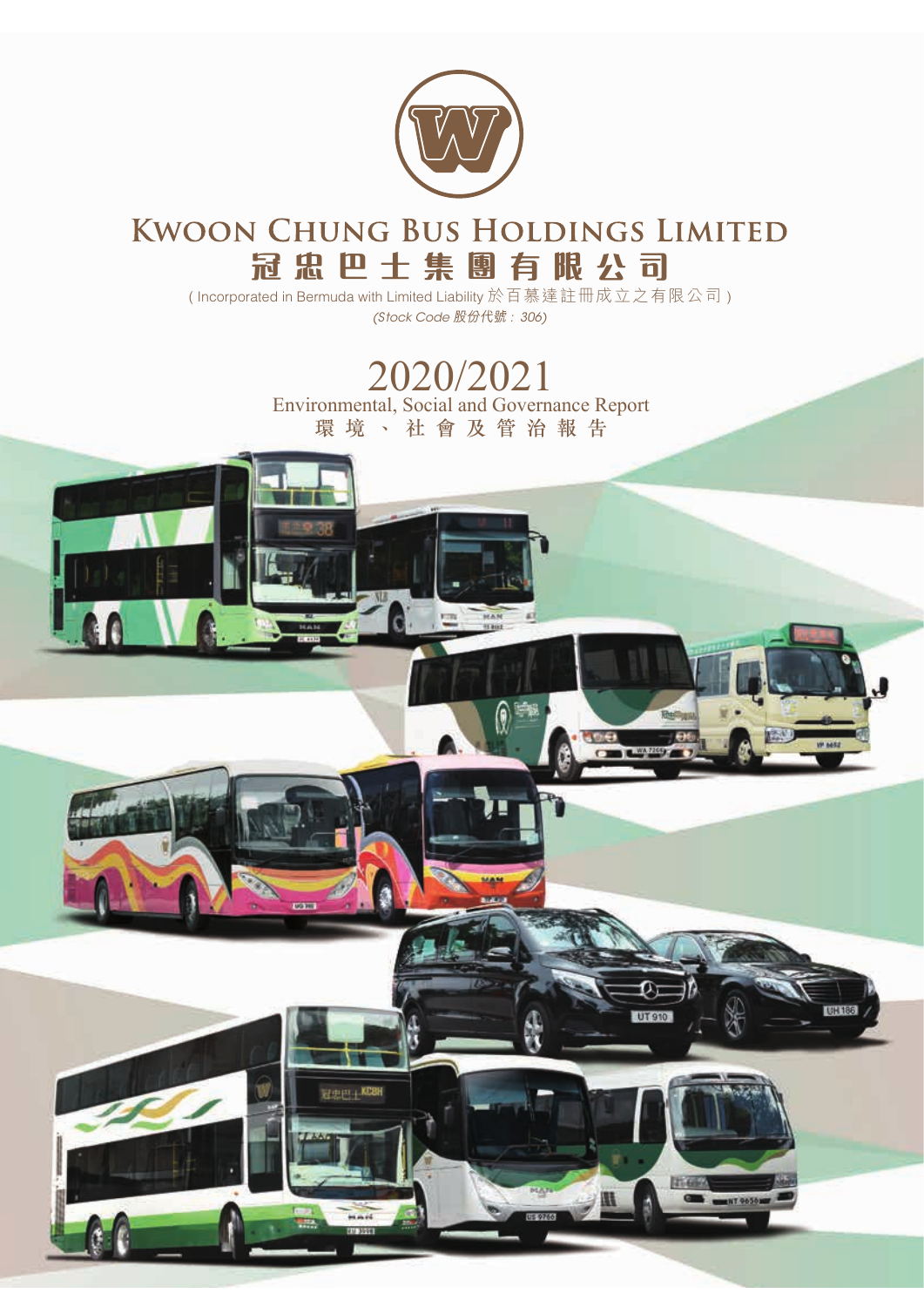# CONTENTS **目錄**

| <b>About this Report</b><br>關於本報告                              | 2  |
|----------------------------------------------------------------|----|
| Purpose and Reporting Scope                                    | 2  |
| 目的及報告範圍                                                        |    |
| <b>Reporting Standards</b><br>報告標準                             | 2  |
| <b>Reporting Principles</b><br>報告原則                            | 2  |
| Access to this ESG report<br>閲覽本環境、社會及管治報告                     | 3  |
| Feedback<br>意見反饋                                               | 3  |
| <b>About the Company</b><br>關於本公司                              | 4  |
| Vision and Mission<br>願景及使命                                    | 4  |
| <b>Our Approach to Sustainability</b><br>我們的可持續發展方針            | 5  |
| <b>ESG Risk Management</b><br>環境、社會及管治風險管理                     | 5  |
| Stakeholder Engagement                                         | 6  |
| 持份者參與<br><b>Materiality Assessment</b><br>重要性評估                | 8  |
| <b>Safety and Quality Services</b>                             | 10 |
| 安全及優質服務<br>Our Vehicle Fleet                                   | 10 |
| 我們的車隊                                                          |    |
| <b>Safety Measures</b><br>安全措施                                 | 11 |
| Providing Great Travel Experience<br>提供優越乘車體驗                  | 13 |
| Advertising and Privacy Protection<br>廣告及私隱保障                  | 14 |
| <b>Protecting the Environment</b><br>保護環境                      | 14 |
| Energy Consumption, Air and<br><b>Greenhouse Gas Emissions</b> | 18 |
| 能源消耗、廢氣及溫室氣體排放<br><b>Water Consumptions</b>                    | 18 |
| 用水<br>Waste Management                                         | 18 |
| 廢棄物管理<br><b>Green Operations</b>                               | 19 |
| 環保營運                                                           |    |
| <b>Climate Change</b><br>氣候變化                                  | 20 |
|                                                                |    |

| <b>Caring Our People</b>                                                                        | 21 |
|-------------------------------------------------------------------------------------------------|----|
| 關顧員工                                                                                            |    |
| <b>Employee Overview</b><br>僱員概覽                                                                | 21 |
| Human Resources Strategy and Practices<br>人力資源策略及常規                                             | 22 |
| <b>Staff Benefits and Welfare</b><br>員工福利及待遇                                                    | 22 |
| Occupational Health and Safety<br>職業健康及安全                                                       | 22 |
| <b>Talent Development</b><br>人才發展                                                               | 23 |
| Labour Standards<br>勞工準則                                                                        | 24 |
|                                                                                                 |    |
| <b>Sustainable Supply Chain</b><br>可持續發展的供應鏈                                                    | 25 |
| <b>Suppliers' Overview</b><br>供應商概覽                                                             | 25 |
| Selection of Suppliers<br>甄選供應商                                                                 | 25 |
| <b>Promoting Anti-corruption and</b><br><b>Business Ethics</b>                                  | 26 |
| 宣揚反貪污及商業操守                                                                                      |    |
| <b>Caring for the Community</b><br>關愛社區                                                         | 26 |
| Sponsoring Local Football Team<br>贊助本地足球隊                                                       | 26 |
| Kwoon Chung Inclusive - Love in Motion<br>冠忠無障礙•愛心樂滿載                                           | 26 |
| <b>Environmental, Social and Governance</b><br><b>Reporting Guide Index</b><br>《環境、社會及管治報告指引》索引 | 27 |
|                                                                                                 |    |

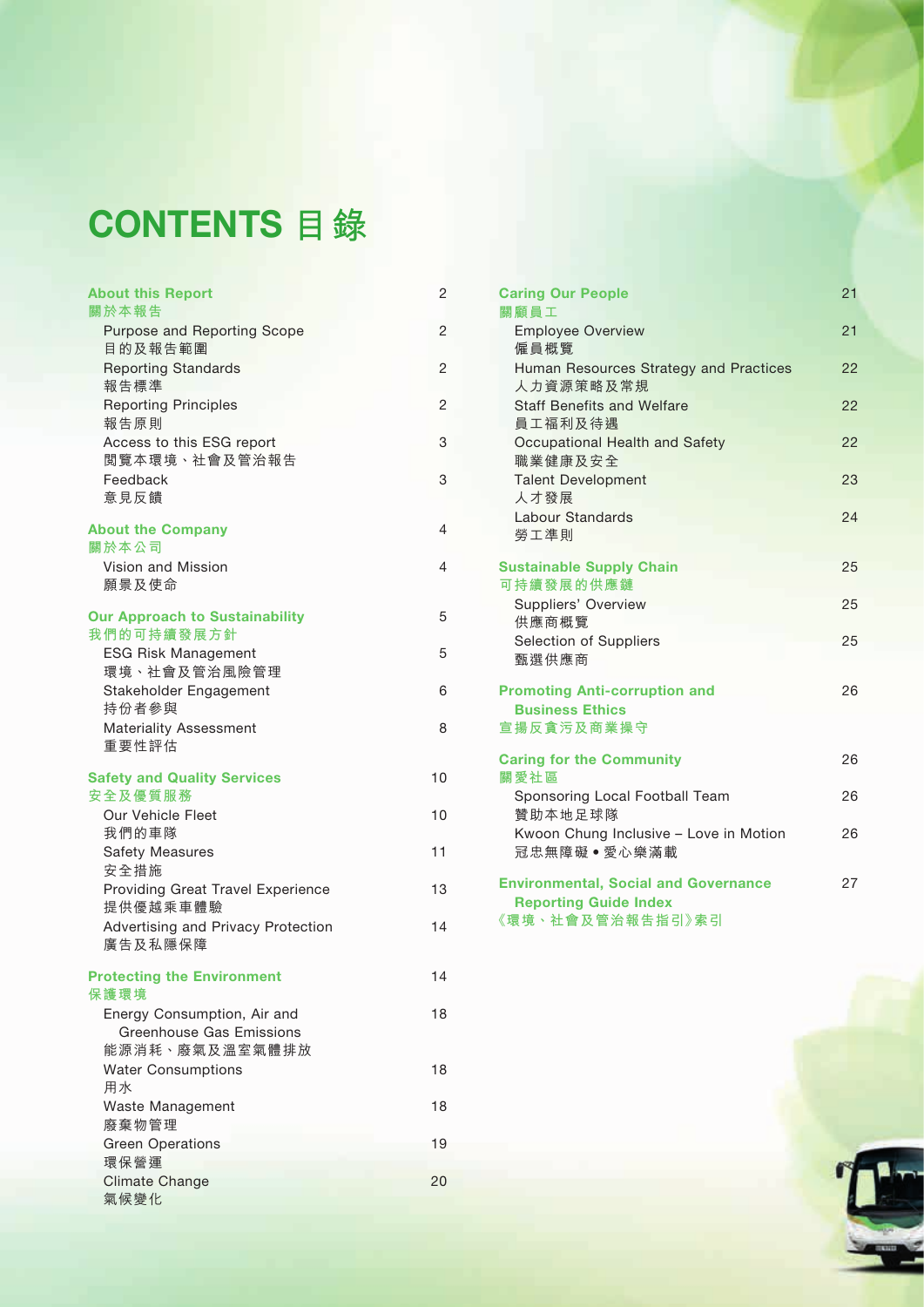### About this Report

#### Purpose and Reporting Scope

Kwoon Chung Bus Holdings Limited (the "Company", together with its subsidiaries, collectively the "Group" or "we" or "us") is pleased to present the Environmental, Social and Governance ("ESG") Report (the "Report") for this financial year, which is intended to disclose and report on the major strategies and performances of the Group's sustainable development during the period from 1 April 2020 to 31 March 2021 (the "Reporting Period").

Unless otherwise stated, the scope of this Report mainly covers our business segments in Hong Kong, which are material to environmental, social and governance and significant to our Group. Our operation in Hong Kong includes the following areas:

- I. Provision of non-franchised bus services
- II. Provision of franchised bus and public light bus ("PLB") services
- III. Provision of limousine services

#### Reporting Standards

The Report is prepared in accordance with the disclosure requirements of the Environmental, Social and Governance Reporting Guide as set out in Appendix 27 ("ESG Reporting Guide") to the Rules Governing the Listing of Securities (the "Listing Rules") issued by the Stock Exchange of Hong Kong Limited (the "HKEX").

#### Reporting Principles

Description in the ESG Reporting Guide **環境、社會及管治報告指引中的說明**

### **關於本報告**

#### **目的及報告範圍**

冠忠巴士集團有限公司(「本公司」,連同其附 屬公司,統稱「本集團」或「我們」)欣然提呈本 財政年度的環境、社會及管治(「環境、社會及 管治」)報告(「報告」),其旨在披露並呈報本 集團於二零二零年四月一日至二零二一年三月 三十一日止期間(「報告期」)有關可持續發展的 主要策略及表現。

除非另有說明,本報告的範圍主要包括我們在 香港的業務分類,該等分類對環境、社會及管 治具有重大意義,亦為本集團的關鍵一環。我 們在香港的業務包括以下範疇:

I. 提供非專利巴士服務

II. 提供專利巴士及公共小巴(「公共小巴」)服 務

III. 提供豪華轎車服務

#### **報告標準**

本報告乃根據香港聯合交易所有限公司(「聯交 所」)證券上市規則(「上市規則」)附錄二十七所 載之《環境、社會及管治報告指引》(「環境、社 會及管治報告指引」)的披露要求而編製。

#### **報告原則**

#### Our Application of Reporting Principle **我們對報告原則的應用**

### Materiality **重要性**

Materiality is the threshold at which ESG issues become sufficiently important to investors and other stakeholders that they should be reported. 當有關環境、社會及管治議題會對投資者及其他持份者 產生重要影響時,發行人應作出匯報。

During the preparation of this Report, a materiality assessment has been conducted to identify the material issues that are of paramount importance to both the Group and its major stakeholders. Relevant information regarding the material issues has been collected and disclosed in a targeted manner. 於編製本報告期間,我們已進行重要性評估,以識別對本

集團及主要持份者而言至關重要的重大議題。有關重大議 題的相關資料已被收集並針對性地作出披露。

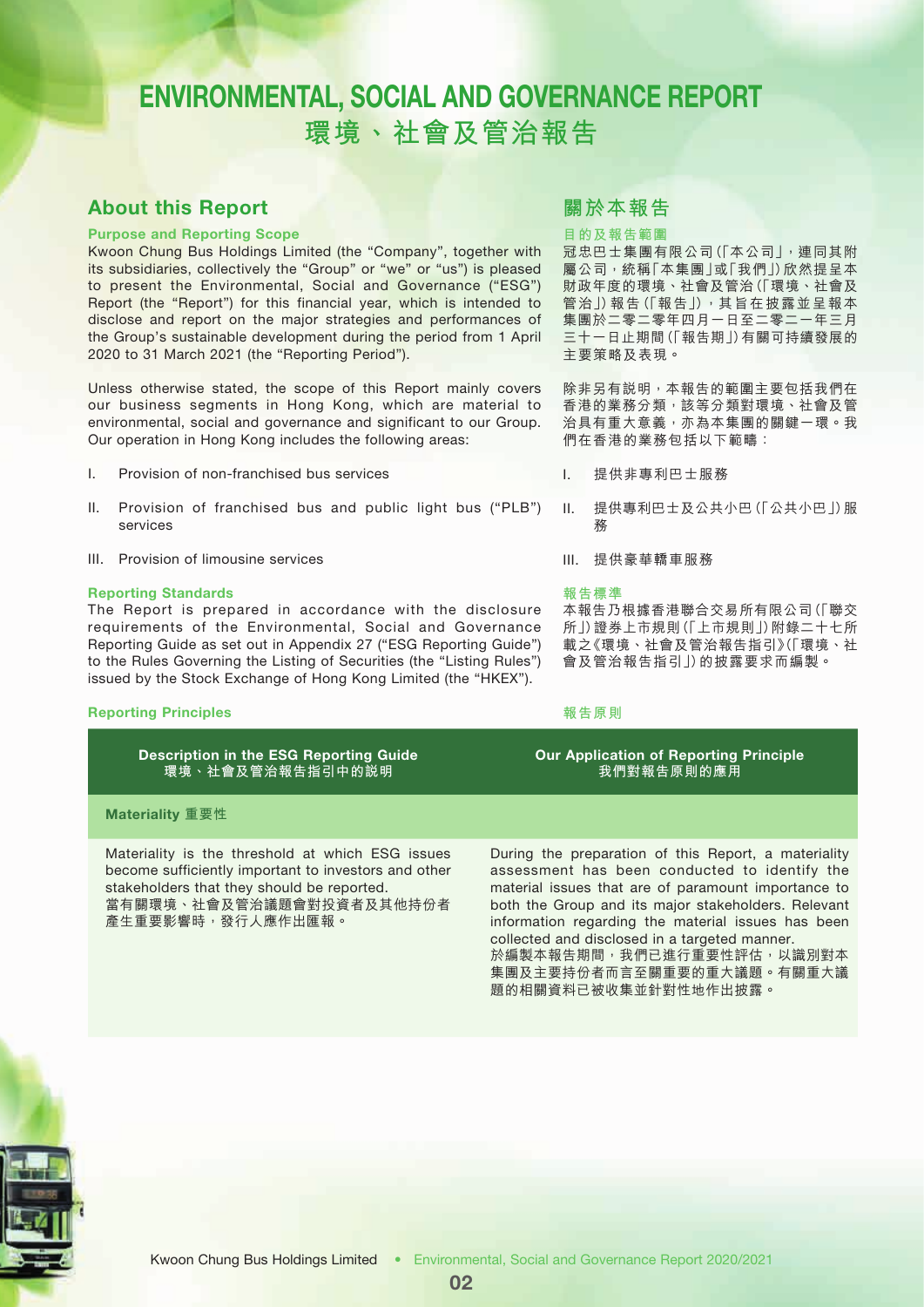Description in the ESG Reporting Guide **環境、社會及管治報告指引中的說明**

Our Application of Reporting Principle **我們對報告原則的應用**

Comparative and quantitative information with explanation has been provided in this Report. 本報告提供比較及量化資料,並附帶說明。

### Quantitative **量化**

Environmental Key Performance Indicators ("KPI") need to be measurable. Targets can be set to reduce a particular impact. In this way the effectiveness of ESG policies and management systems can be evaluated and validated. Quantitative information should be accompanied by a narrative, explaining its purpose, impacts, and giving comparative data where appropriate.

關鍵績效指標(「關鍵績效指標」)須可予計量。我們可 訂下減少個別影響的目標。這樣,環境、社會及管治 政策及管理系統的效益可被評估及驗證。量化資料應 附帶説明,闡述其目的及影響,並在適當的情況下提 供比較數據。

#### Balance **平衡**

The ESG report should provide an unbiased picture of the Group's performance. The report should avoid selections, omissions, or presentation formats that may inappropriately influence a decision or judgment by the report reader.

環境、社會及管治報告應當不偏不倚地呈報本集團的表 現,避免可能會不恰當地影響報告讀者決策或判斷的選 擇、遺漏或呈報格式。

#### Consistency **一致性**

The issuer should use consistent methodologies to allow for meaningful comparisons of ESG data over time. The issuer should disclose in the ESG report any changes to the methods used or any other relevant factors affecting a meaningful comparison. 發行人應使用一致的披露統計方法,令環境、社會及管 治數據日後可作有意義的比較。發行人應於環境、社會 及管治報告內披露所用方法或影響有意義比較的任何其 他相關因素的任何變動。

#### Access to this ESG report

The Report has been prepared in both English and Chinese and is available on the Company's website at www.kcbh.com.hk. In case of discrepancy, the English version shall prevail.

#### Feedback

Every stakeholder's opinion is considered valuable and crucial to the Group's business and sustainable development. Should you have any opinion on this ESG Report or our sustainable development performance, please contact us at info@kcbh.com.hk.

#### **閱覽本環境、社會及管治報告**

本報告以英文及中文編製,並可在本公司網站 www.kcbh.com.hk 上閱覽。中英文版本如有 任何歧義,概以英文版本為準。

#### **意見反饋**

方法的任何變化作出了必要解釋。

每位持份者的意見都十分寶貴,對本集團的 業務及可持續發展至關重要。 閣下如對本環 境、社會及管治報告或我們的可持續發展表現 有任何意見,請透過info@kcbh.com.hk與我們 聯絡。



Consistent methodology has been used in this Report with necessary explanation on any changes to the methods used as compared to the previous

本報告採用了一致的方法,並對與前一年相比所使用的

year.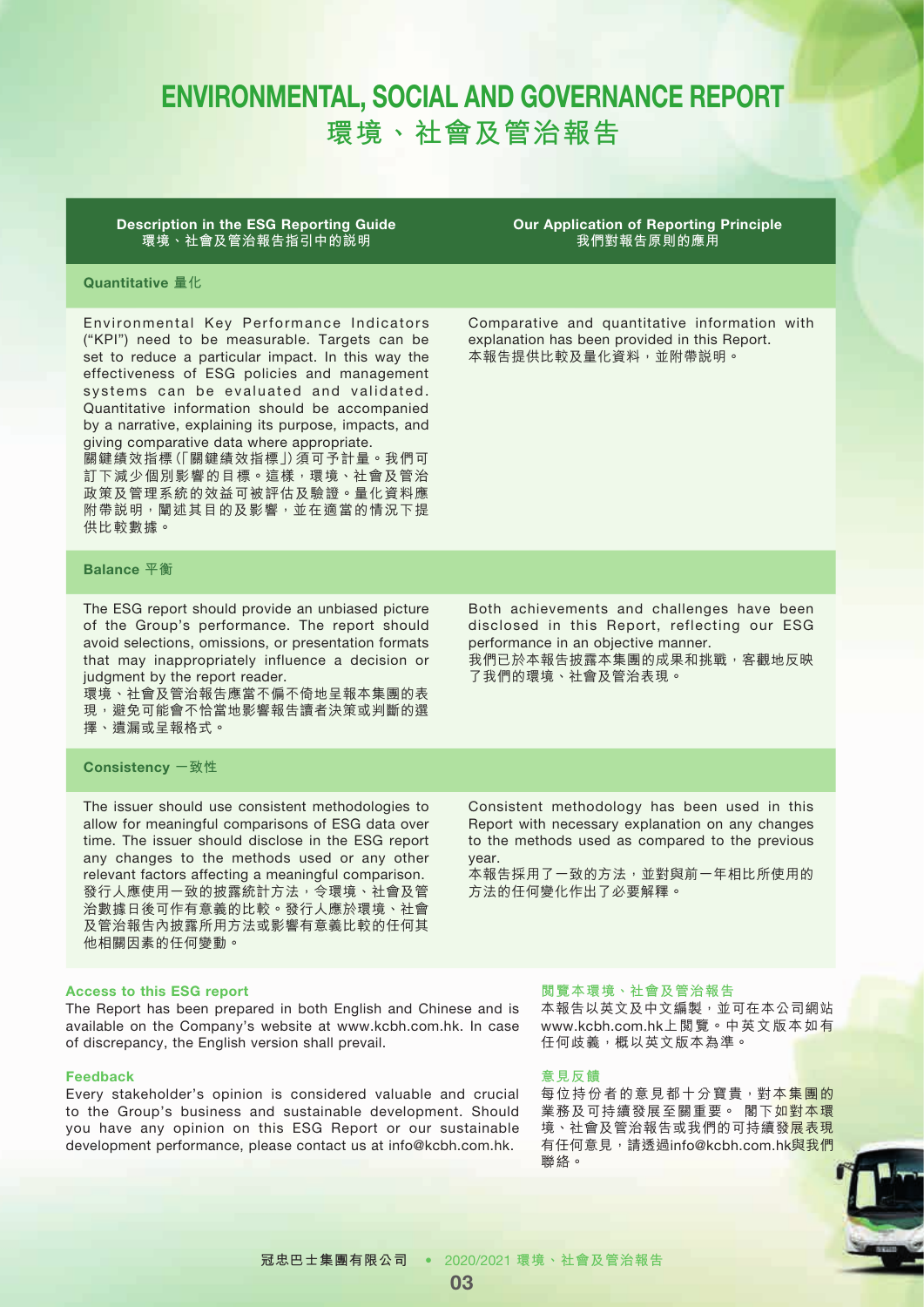### About the Company

Vision and Mission

**關於本公司**

**願景及使命**



Kwoon Chung serves with pride and devotion. We provide safe, reliable, efficient and environmentally friendly designated bus routes services, nonfranchised and franchised bus and other transportation services to our customers.

冠忠服務,用心去做。冠忠為客戶提供安全、可靠、高效而環保的指定巴士路 線服務、非專利及專利巴士以及其他運輸服務。



To adhere to a rigorous work attitude, and strive to provide quality services and satisfy customer requirements. 秉持嚴謹的工作態度,致力提供優質服務並滿足客戶要求。

To promote environmental awareness: 推動環保意識:

- ◊ *Care for the environment* 關愛環境
- ◊ *Reduce the generation of pollution and waste* 減少產生污染及廢棄物
- ◊ *Recycle* 循環再用

To ascertain, understand and continue to meet customer requirements and applicable laws and regulations.

釐定、了解並繼續符合客戶要求及適用法律和規例。

To emphasize the governance policy of coordination, cooperation and interaction, contributing to the sustainable development of society and environmental protection.

著重協調、合作及互動的管治政策,為社會的可持續發展及環境保護作出貢獻。

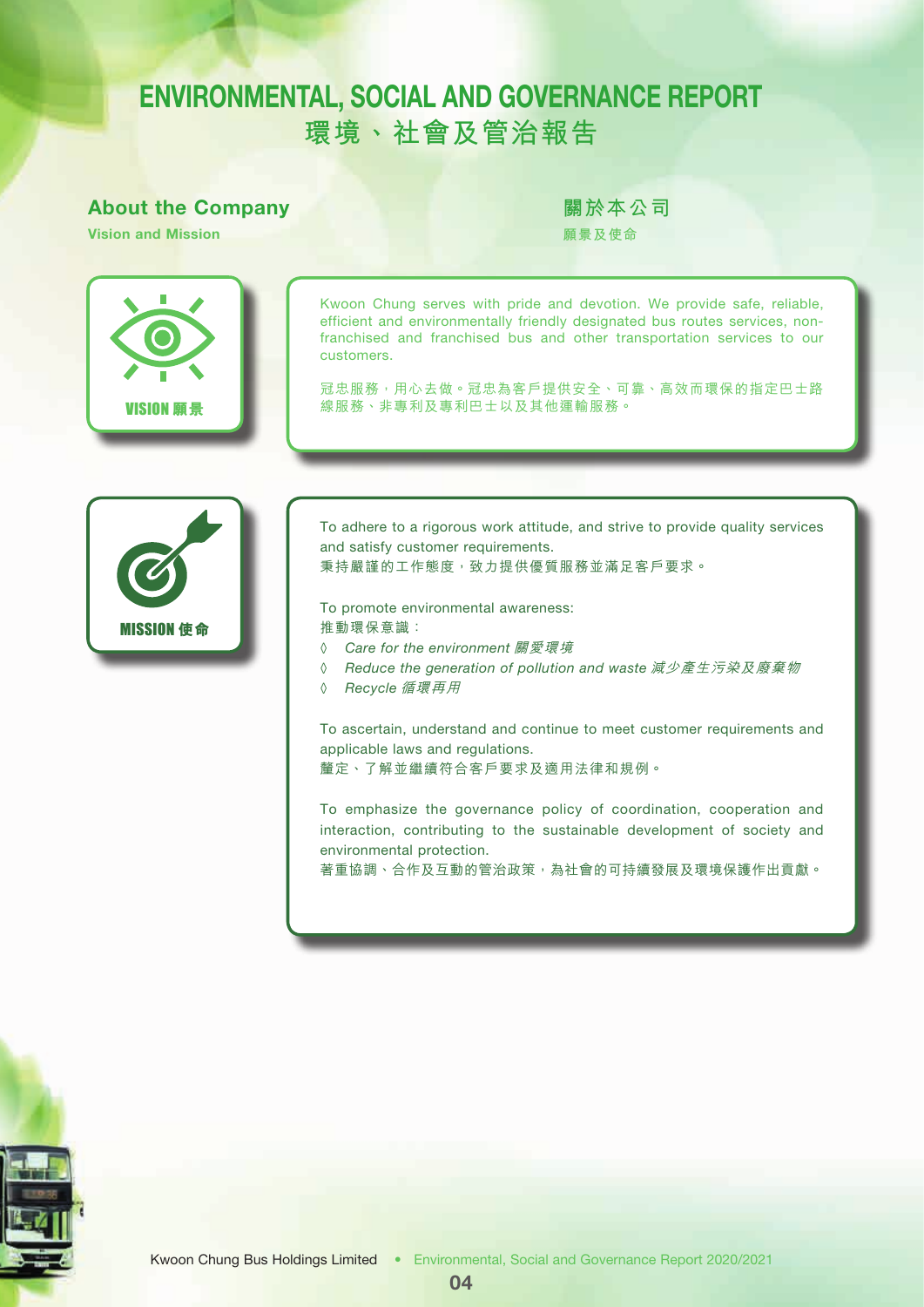### Our Approach to Sustainability

While maintaining a stable growth of business development, we are also committed to taking up corporate social responsibility. We believe that striking a balance between business development and sustainable development will bring long-term value to the Group and its stakeholders. As such, being accountable for creating a better and more environmental-friendly future for the next generations, we are determined to uphold environmental, social and governance principles during our decision-making processes and daily operations as well as maintaining stringent management at all levels of our business.

#### ESG Risk Management

Being accountable for the long-term stable growth of the Group, the Board retains the ultimate responsibility for the oversight of the Group's risk management activities and monitors material ESG risks. The Group considers risk management as an integral part of daily management and sound corporate governance. Risk management mechanism assists the Group to evaluate and minimize risks that may prevent or endanger the achieving of its business objectives in a dynamic business environment where economic, industry, regulatory and operating conditions continue to change. The Group assesses and determines the ESG-related risks and opportunities and considers their implications. We also formulate ESG-related controls to address significant ESG risks of which the controls are operated effectively at corresponding business levels. Coupled with sound internal controls, the process facilitates a continuous process of identifying, evaluating, prioritizing, managing and monitoring of the risks that the Group faces in its operations.

### **我們的可持續發展方針**

在維持業務穩定發展的同時,我們亦致力承擔 企業社會責任。我們相信,在業務發展及可持 續發展之間取得平衡將為本集團及其持份者創 造長期遠價值。因此,肩負為下一代創造更美 好、更環保未來的責任,我們決意在決策過程 及日常營運中恪守環境、社會及管治原則,並 持續嚴格管理業務的各個層面。

#### **環境、社會及管治風險管理**

董事會對本集團的長遠穩定增長負責,因此負 有最終責任去監督本集團的風險管理活動及監 察重大環境、社會及管治風險。本集團認為, 風險管理乃日常管理及健全企業管治的其中一 環。風險管理機制有助本集團在經濟、行業、 監管及營運環境持續變化的動態營商環境中, 評估及減低可能妨礙或危害本集團實現其業務 目標的風險。本集團評估及釐定與環境、社會 及管治相關的風險及機會並考慮其影響。我們 亦制定與環境、社會及管治相關的監控措施, 以應對重大環境、社會及管治風險,這些監控 措施於相應業務層面的有效運作。結合健全 的內部監控,這個過程可促進識別、評估、排 序、管理及監測本集團在營運中所面對風險的 持續過程。

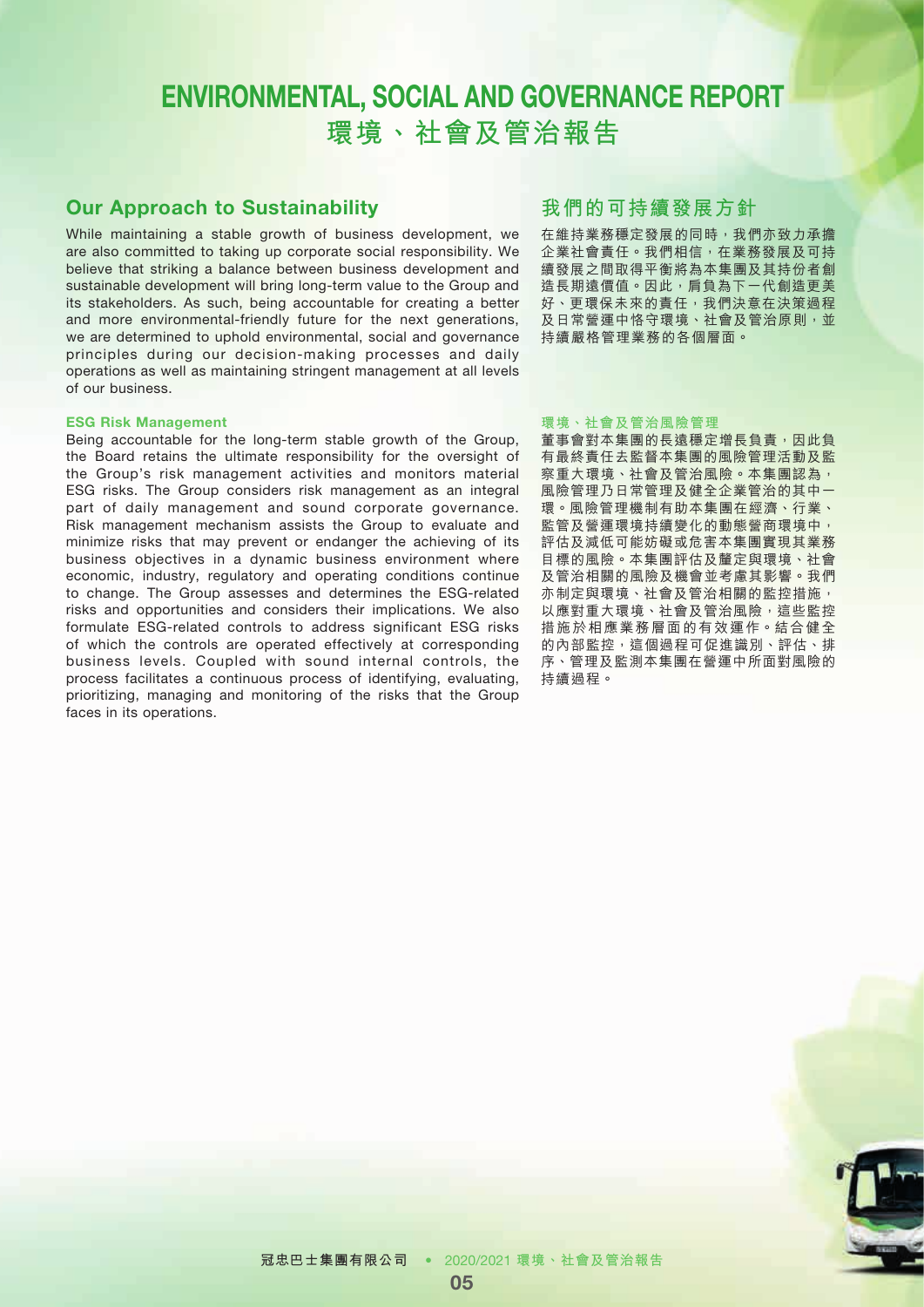#### Stakeholder Engagement

Stakeholders' opinions are principal references for us to implement solid ESG strategies. Hence, we have been engaging our stakeholders continuously and regularly so as to collect diverse views and opinions from a wide range of stakeholders along our value chain. Our identified stakeholders and respective communication channels deployed include:

#### **持份者參與**

持份者的意見乃我們實施堅實的環境、社會及 管治策略的主要參考。因此,我們一直持續及 定期與持份者接觸,以便於我們的價值鏈上向 廣大持份者收集不同的意見及觀點。我們所釐 定的持份者及所使用的相應溝通渠道包括:

| Stakeholders                                                          | <b>Key Topics</b>                                                                                                                                                                                                                             | <b>Major Engagement Channels</b>                                                                                                                                                                                                                                                                                                   |
|-----------------------------------------------------------------------|-----------------------------------------------------------------------------------------------------------------------------------------------------------------------------------------------------------------------------------------------|------------------------------------------------------------------------------------------------------------------------------------------------------------------------------------------------------------------------------------------------------------------------------------------------------------------------------------|
| 持份者                                                                   | 主要議題                                                                                                                                                                                                                                          | 主要接觸渠道                                                                                                                                                                                                                                                                                                                             |
| Investors, potential<br>investors and<br>shareholders<br>投資者、潛在投資者及股東 | Financial performance<br>$\bullet$<br>財務業績<br>Corporate governance<br>$\bullet$<br>企業管治<br>Risk management<br>$\bullet$<br>風險管理<br>Operation and strategy<br>$\bullet$<br>營運及策略                                                               | Annual general meeting and other<br>$\bullet$<br>shareholder meetings<br>股東周年大會及其他股東大會<br>Corporate reports and<br>$\bullet$<br>announcements<br>公司報告及公告<br>Meeting with investors and analysts<br>$\bullet$<br>(if applicable)<br>與投資者及分析師(如適用)會面                                                                                 |
| <b>Employees</b><br>僱員                                                | Welfare and benefits<br>$\bullet$<br>福利及待遇<br>Working environment<br>$\bullet$<br>工作環境<br>Training and development<br>$\bullet$<br>培訓及發展<br>Occupational health and safety<br>$\bullet$<br>職業健康及安全<br>Self-actualization<br>$\bullet$<br>自我實現 | Regular meetings<br>$\bullet$<br>定期會議<br>Task force<br>$\bullet$<br>工作小組<br>Training, seminars and briefing<br>$\bullet$<br>sessions<br>培訓、研討會及簡報會<br>Intranet and emails<br>$\bullet$<br>內聯網及電郵<br>Annual performance appraisal<br>$\bullet$<br>年度表現評估                                                                            |
| <b>Customers</b><br>客戶                                                | Safe and high-quality and services<br>$\bullet$<br>安全及優質服務<br>Stable relationship<br>$\bullet$<br>穩定關係<br>Information transparency<br>$\bullet$<br>資訊公開透明<br>Integrity and business ethics<br>$\bullet$<br>誠信及商業道德                            | Company website, brochures,<br>$\bullet$<br>corporate report and<br>announcements<br>公司網站、小冊子、公司報告及公告<br>Email and customer service hotline<br>$\bullet$<br>電郵及客戶服務熱線<br>Feedback and report<br>$\bullet$<br>回饋及舉報                                                                                                                 |
| Suppliers /<br>Sub-contractors<br>供應商/分包商                             | Long-term partnership<br>$\bullet$<br>長期夥伴關係<br>Honest cooperation<br>$\bullet$<br>坦誠合作<br>Fair and open<br>$\bullet$<br>公平公開<br>Information resources sharing<br>$\bullet$<br>共享信息資源                                                         | Regular business meetings, supplier<br>$\bullet$<br>conference, phone calls and<br>interviews<br>定期進行業務會議、供應商會議、<br>電話聯絡及會面<br>Supplier review and assessment<br>$\bullet$<br>供應商審核及評估<br>Tendering process<br>$\bullet$<br>招標過程<br>Emails, circulars and manuals<br>$\bullet$<br>電郵、通告及手冊<br>Company website<br>$\bullet$<br>公司網站 |



06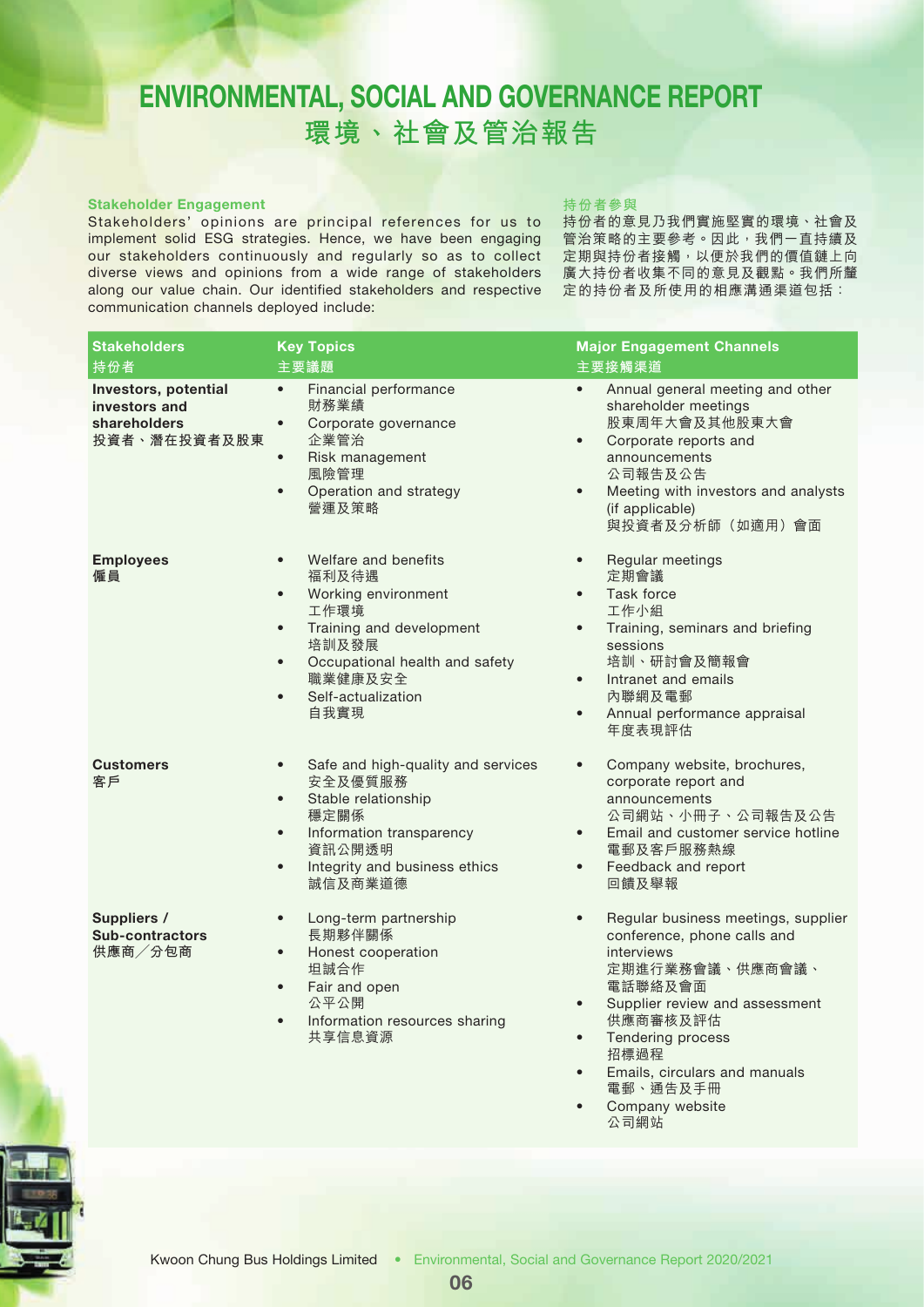| <b>Stakeholders</b><br>持份者                             | <b>Key Topics</b><br>主要議題                                                                                                                    | <b>Major Engagement Channels</b><br>主要接觸渠道                                                                                                                                                                                                                                                                                                                                   |
|--------------------------------------------------------|----------------------------------------------------------------------------------------------------------------------------------------------|------------------------------------------------------------------------------------------------------------------------------------------------------------------------------------------------------------------------------------------------------------------------------------------------------------------------------------------------------------------------------|
| Government /<br><b>Regulators</b><br>政府/監管機構           | <b>Taxation compliance</b><br>$\bullet$<br>依法繳税<br>Regulatory compliance<br>$\bullet$<br>遵守法規<br><b>Business ethics</b><br>$\bullet$<br>商業道德 | On-site inspections and checks<br>$\bullet$<br>實地視察及檢查<br>Research and discussion through<br>$\bullet$<br>work conferences, work reports<br>preparation and submission for<br>approval<br>透過工作會議、編製工作報告及提<br>交審批進行研究及討論<br>Corporate reports and<br>$\bullet$<br>announcements<br>公司報告及公告<br>Company website<br>$\bullet$<br>公司網站<br>Compliance control<br>$\bullet$<br>合規監控 |
| <b>Non-Government</b><br><b>Organizations</b><br>非政府組織 | Social responsibilities<br>社會責任                                                                                                              | Voluntary work<br>$\bullet$<br>義務工作<br>Charity and social investment<br>$\bullet$<br>慈善及社會投資<br>Company website<br>$\bullet$<br>公司網站                                                                                                                                                                                                                                         |
| <b>Media</b><br>媒體                                     | Corporate image<br>$\bullet$<br>企業形象<br>Social responsibilities<br>$\bullet$<br>社會責任                                                         | Company website<br>$\bullet$<br>公司網站<br>Company event<br>$\bullet$<br>公司活動<br>Charity and social investment<br>$\bullet$<br>慈善及社會投資                                                                                                                                                                                                                                          |
| <b>Peers</b><br>同業                                     | Honest cooperation<br>$\bullet$<br>坦誠合作<br>Fair and open<br>$\bullet$<br>公平公開<br>Partnership opportunities<br>$\bullet$<br>合作機會              | Company website<br>$\bullet$<br>公司網站<br><b>Business meetings</b><br>$\bullet$<br>商業會議                                                                                                                                                                                                                                                                                        |
| <b>Industry Association</b><br>行業協會                    | Industry involvement<br>$\bullet$<br>行業參與                                                                                                    | Industry conference<br>$\bullet$<br>行業會議<br>Company website<br>公司網站                                                                                                                                                                                                                                                                                                          |
| <b>Community</b><br>社區                                 | Community involvement<br>社區參與<br>Social responsibilities<br>$\bullet$<br>社會責任<br>Transparent information<br>$\bullet$<br>資訊公開透明              | Voluntary work<br>$\bullet$<br>義務工作<br>Charity and social investment<br>$\bullet$<br>慈善及社會投資<br>Company website<br>公司網站                                                                                                                                                                                                                                                      |

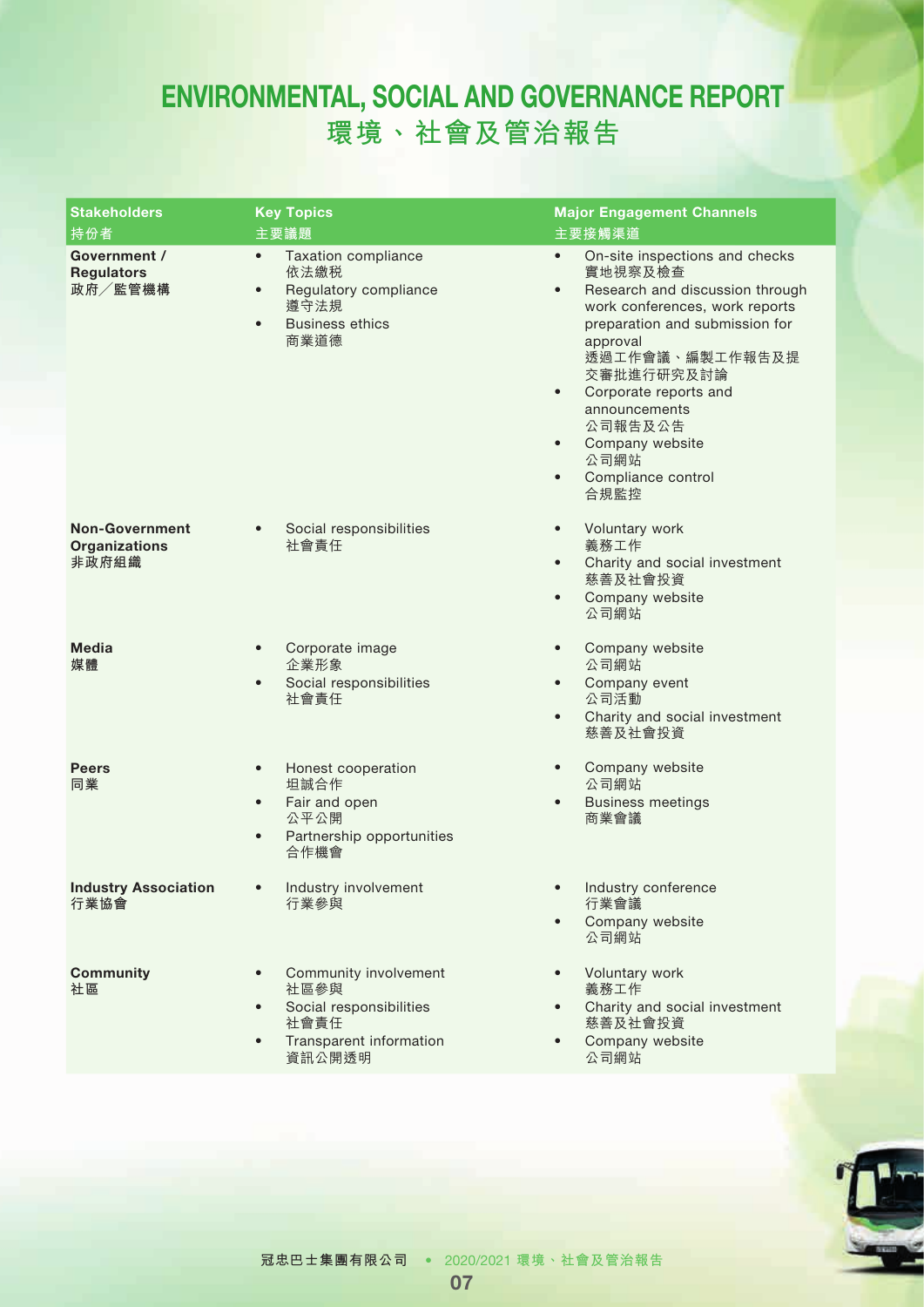#### Materiality Assessment

Aside from the above-mentioned communication channels, we have conducted an online survey and internal review to understand the major concerns of our stakeholders during the Reporting Period. Thus, to ensure our sustainability focus and disclosure cover those concerned topics and reflect our effort on minimizing impacts to environmental and social. The materiality assessment process is shown as below:

#### **重要性評估**

除上述溝通渠道外,我們亦於報告期內進行網 上調查及內部檢討,了解持份者的主要關注。 藉此可確保我們的可持續發展重點及披露資料 涵蓋該等備受關注的議題,並反映我們於減低 對環境及社會影響方面的努力。重要性評估過 程如下:



The below materiality matrix presents the results of the materiality assessment. The top right-hand corner of the matrix represents the issues that our stakeholders are most concerned about.

以下重要性矩陣呈列重要性評估的結果。矩陣 的右上方代表持份者最關注的議題。

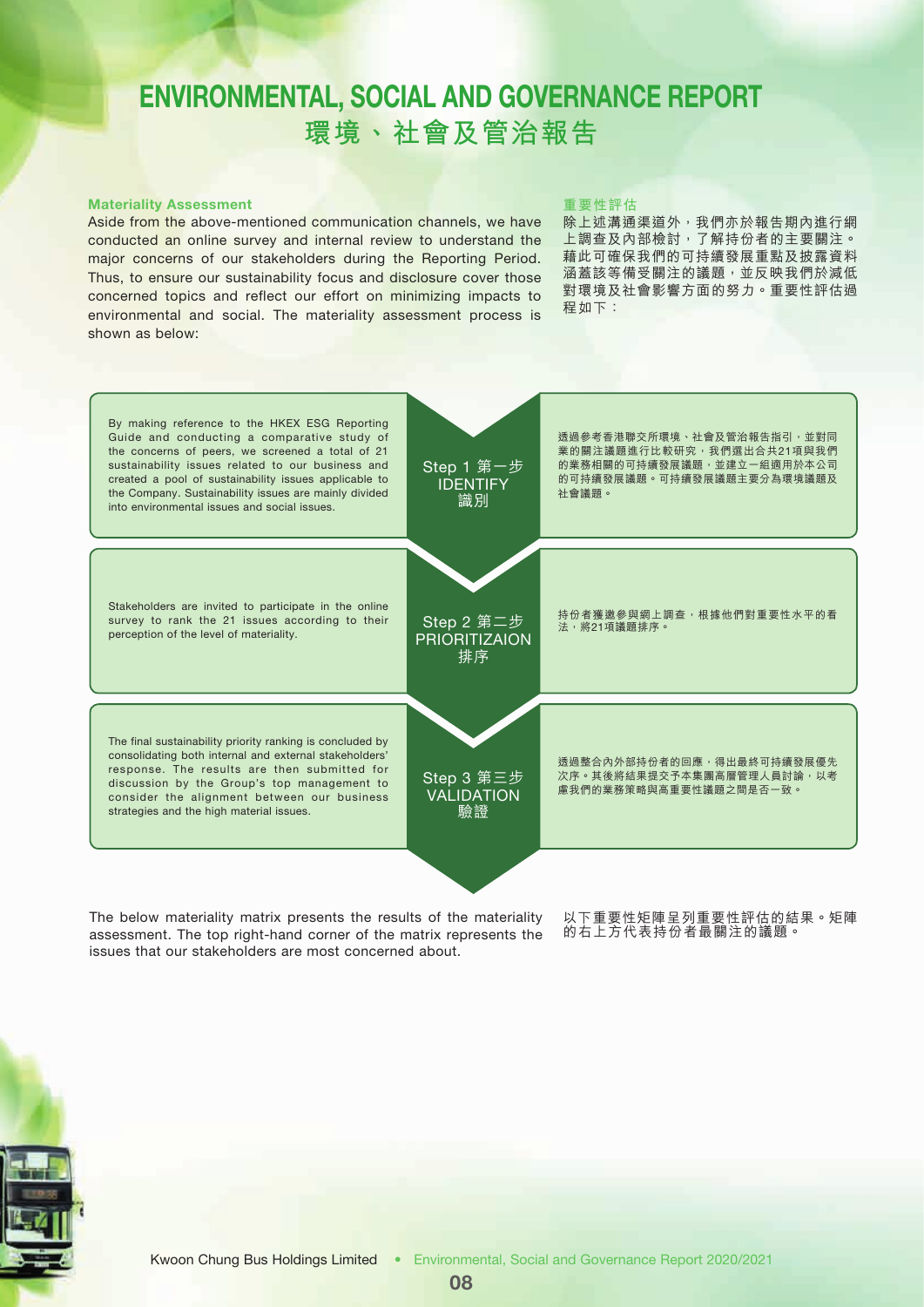

- 1 Air Emissions 廢氣排放
- 2 Waste Treatment 廢棄物處理
- **3** Carbon Emissions and Energy Saving 碳排放及節能
- 4 Water Conservation 水資源保護
- 5 Climate Change Risk 氣候變化風險
- 6 Green Procurement 綠色採購
- 7 Environmental Risks along Supply Chain Management 供應鏈管理中的環境風險
- 8 Employee Welfare 僱員福利
- 9 Equal Opportunity, Diversification and Anti-discriminatory 平等機會、多元化及反歧視
- 10 Occupational Health and Safety 職業健康及安全
- 11 Staff Training and Development 員工培訓及發展
- 12 Employment Compliance (including Child and Forced labour) 僱傭合規(包括童工及強制勞工)
- 13 Social Risks along Supply Chain Management 供應鏈管理中的社會風險
- 14 Customer Servicing (including Quality Assurance, Complaint Handling and Consumer Privacy Protection) 客戶服務(包括品質保障、處理投訴及保護消費者私隱)
- 15 Protection on Intellectual Property Right 保護知識產權
- 16 Marketing Promotion and Advertisement 市場推廣及廣告
- 17 Anti-Fraud and Corruption 反欺詐及貪污
- 18 Community Investment 社區投資
- 19 Data Protection and Cyber Security 數據保護及網絡安全
- 20 Economic Performance 經濟表現
- 21 Business Expansion 業務擴展

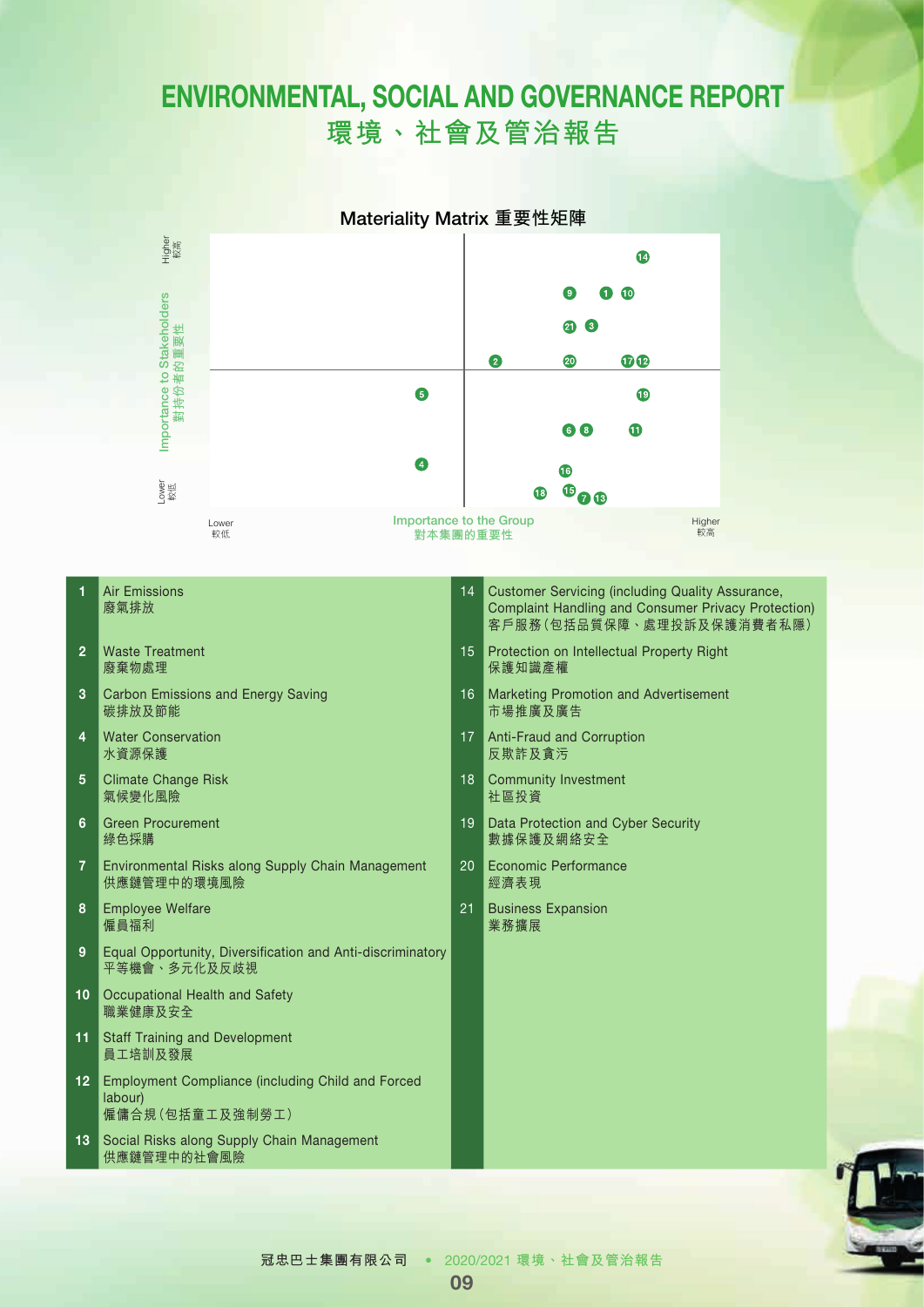### Safety and Quality Services

Providing service which is closely connected to the daily lives of our customers, we understand that quality and safety of our service are of the utmost importance to our customers and the fundamental elements of our operation. As such, we strive to ensure continuous improvements in safety, reliability and customer service with these latter three elements being the key drivers of the overall value proposition offered by the Group. To this end, we abide by the philosophy of "Serving with Pride and Devotion" and seek to embed and sustain a strong Safety Culture ("Safety-We Care") which is capable of being enthusiastically embraced by all employees. The principal objective of the new Safety Culture is to help inform and guide behaviours (both individual as well as organizational behaviours) with a view to ensuring that the Group's risk profile is being visibly and pro-actively reduced going forward.

Bearing all this in mind, a new Training, Safety and Performance Management department has been established which is led by a team of industry professionals with a deep background in both local and international public transport markets. The new department formulates appropriate policies and supports line management in the oversight and enhanced monitoring of daily bus operations by adopting industry best-practices with the aid of the latest technological developments.

With the effort of our dedicated employees and as a result of our upgrading of certain facilities, two cross–boundary franchised shuttle routes of our Group were certified with the ISO 39001 Road Traffic Safety ("RTS") Management System Accreditation by the British Standards Institution (BSI) in 2018 (making us the first transportation company to be awarded the said certification in Hong Kong). In addition, the rigorousness of our quality management system has been recognized by the ISO 9001 accreditation (quality management systems) at one of our principal purpose-built depots in Mui Wo as well as by ISO 14001 (environmental management) and ISO 45001 (health and safety management systems). All three of the latter accreditations were successfully renewed in 2021.

#### Our Vehicle Fleet

We regularly review bus specifications and as far as our doubledeck buses are concerned, we have upgraded the specification, including a new straight staircase (for easier access to the upper deck), priority seats, and more spacious seats. Moreover, our entire double-deck fleet offer "super-low floor" access. As for the coach fleet more generally, essentially all are now fitted with speed limiters.

### **安全及優質服務**

我們提供的服務與客戶的日常生活息息相關, 我們清楚服務的質素與安全對客戶最為重要, 這也是我們營運的基本要素。因此,我們努力 確保在安全、可靠及客戶服務這三方面精益求 精,而這三項要素是本集團所提供的整體價值 主張的關鍵驅動力。為此,我們堅守「冠忠服 務,用心去做」理念,務求融入及維持根深柢 固的安全文化(「我們關注安全」),並獲全體 僱員全力支持。全新安全文化的主要目標是協 助說明及引導行為(包括個人以及組織的行為) 以確保本集團日後可顯著及主動地減少風險狀 況。

考慮到上文所述的種種,我們已成立全新的培 訓、安全及績效管理部門,並由一個於本地及 國際公共交通市場擁有雄厚背景的行業專家團 隊領導。透過採取行業最佳常規及在最新技術 發展協助下,新部門已制定適當政策,支援業 務管理部門監督及加強對日常巴士營運的監測。

經過專責員工的努力,以及若干設施的升級, 本集團旗下兩條跨境專營直通車路線於二零 一八年獲得英國標準協會(BSI)的ISO 39001 道 路交通安全」)管理體系認證, (使我們成為香港第一家獲得上述認證的交通 營運商)。此外,我們設於梅窩的一所主要專用 車廠已取得ISO 9001認證(品質管理體系),並 取得ISO 14001(環境管理)及ISO 45001(健康 及安全管理體系)認證,足證我們的品質管理 制度非常嚴格,而以上三項認證已於二零二一 年成功重續。

#### **我們的車隊**

我們定期審視巴士的規格,就我們的雙層巴士 而言,我們已提升規格,包括設置直梯(更方 便上落上層)、優先座以及更寬敞的座位。此 外,整個雙層巴士車隊均提供超低地台通道。 整體客車車隊方面,基本上所有客車已裝設限 速器。

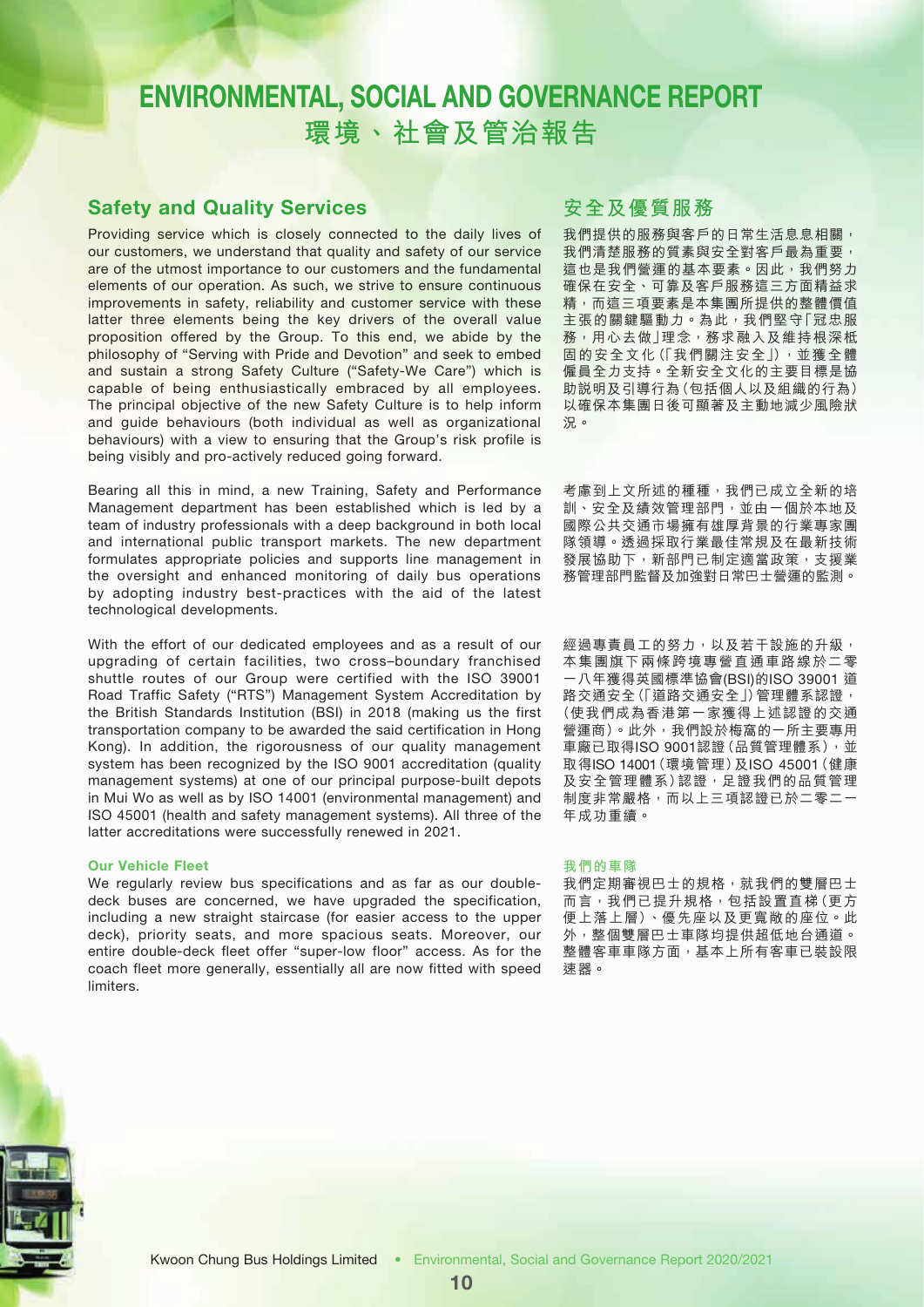#### Safety Measures

#### *Regular Maintenance*

To ensure the fleet of vehicles are always in good condition and conform to safety regulation, the Group has established a scrupulous inspection and maintenance program. Quality Inspections are conducted on a regular cycle with some vehicles being subjected to comprehensive monthly inspections (including checks on emission data, components, braking system etc). Moreover, the Transport Department will also allocate vehicle examiner to undergo random checking.

#### *Safety Facilities*

#### **安全措施** 定期保養

為確保車隊一直保持良好狀態並符合安全規 定,本集團已制定一絲不苟的檢查及保養計 劃。品質檢查乃定期進行,個別車輛須每月接 受全面檢查(包括檢查排放數據、零件、制動 系統等)。此外,運輸處亦會派出車輛檢查員 進行抽查。



#### Surveillance Cameras

To ensure passengers' safety and protect bus captains' interest, we have installed a suite of surveillance cameras on all the new buses and these are now capable of being viewed in "real-time" (if necessary). The various camera-banks include forward-looking dashboard cameras as well as indoor cameras and they allow the Group to more readily monitor road conditions as well as the behaviours of bus captains (and other road-users) to good effect.

#### Electronic Stability Programme ("ESP")

ESP is a crucial feature to enhance bus safety in critical driving situations. With the help of ESP, the stability of vehicles is largely enhanced by preventing the tyres from skidding uncontrollably.

#### Electronic Braking System ("EBS")

EBS enables optimisation of the drive and braking operations on our vehicles. It also facilitates monitoring and maintenance of the braking system.

#### **監視鏡頭**

為確保乘客安全及保障巴士車長利益,我們已 經在所有新巴士上安裝一組監視鏡頭,現時可 實時查看畫面(如有需要)。監視鏡頭包括儀表 板前視鏡頭及車廂內鏡頭,使本集團能夠更容 易監察路況及車長(及其他道路使用者)的行 為,發揮良好作用。

#### **電子穩定程序(「電子穩定程序」)** 電子穩定程序是於危險的駕駛情況下加強巴士 安全的一項重要功能。在電子穩定程序<mark>的協助</mark> 下可防止失控跣胎,使車輛的穩定性大幅提高。

**電子制動系統(「電子制動系統」)** 電子制動系統能夠優化車輛的驅動及煞車操 控。這套系統亦有利監測及保養制動系統。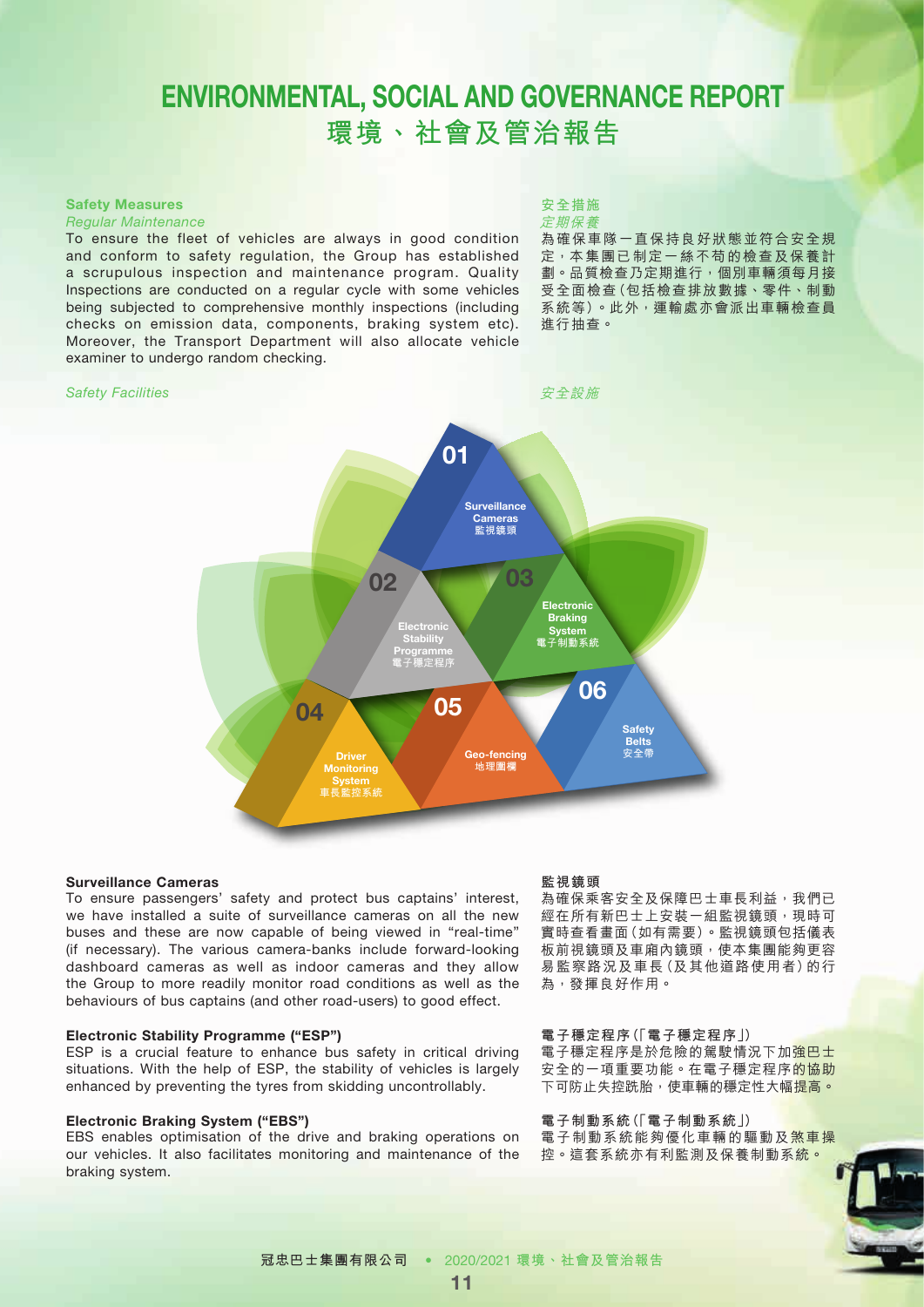#### Driver Monitoring System ("DMS")

DMS is an advanced safety system used to assess and monitor our bus captain's alertness through a driver-facing camera mounted on the dashboard to track the driver if the driver has any drowsiness or other distraction. Warnings and alerts will be issued to the driver in real time to ensure the driver's attention is back to the driving. The application of this technology is initially being targeted on any overnight bus or coach workings as we assess its capabilities.

#### Geo-fencing

By implementing and merging geo-fencing and global positioning system technology as well as the road speed restriction data, our vehicles' systems can identify the prevailing legal speed limit. Alerts and warnings can then be activated to remind the bus captain to reduce the speed in the event that reaches the speed limit at any given moment during its journey.

#### Safety Belts

Safety belts on all seats are standard requirements on our new buses and the vast majority of our fleets are now fitted with belts. With this in mind the Group is taking pro-active steps to ensure that there is better awareness amongst our passengers of the benefits of wearing such belts and/or of the availability of such belts at seat.

#### *Intensive Staff Training*

To meet needs and expectation of our customers, all employees, including but not limited to bus captains, station assistants, school bus escorts and control room officers, are required to act in a professional manner and to visibly adopt behaviours that match the expectations of the "Safety-We Care" Culture. As such, we provided various trainings to our staff making good use of actual video footage of real past cases of accidents in order to enhance awareness of safety issues among our employees.

#### Bus Captains **巴士車長**

- Emotional management 情緒管理
- **Excellent service quality** 卓越服務
- Standard operating procedure 標準操作程序
- Concept of defensive driving 警覺性駕駛概念
- Major casues of traffic accident 交通意外的主要成因

### School Bus Escorts **校巴保母**

- Personal appearance/ attitude 個人儀容╱態度
- Children's safety and discipline
- 學童安全及紀律 Standard operating procedure
- 標準操作程序 • Emergency handling
- 處理危急情況

#### **車長監控系統(「車長監控系統」)**

車長監控系統乃一套先進的安全系統,可透過 安裝於儀錶板上面向車長的鏡頭,評估及監控 巴士車長的警覺性,追蹤車長有否打瞌睡或分 神。系統會即時向車長發出警告及警報,確保 車長重新集中精神駕駛。由於我們正在評估系 統的效能,這項技術將最先應用於通宵行駛的 巴士或客車。

#### **地理圍欄**

透過實施及結合地理圍欄及全球定位系統技術 以及道路限速資料,我們的車輛系統可識別當 時的法定限速。當行車期間任何特定時間達到 限速時,系統可啟動警報及警告提醒車長降低 車速。

#### **安全帶**

所有座位均設有安全帶乃我們的新巴士的標準 規定,而車隊中絕大部分巴士已配備安全帶。 有見及此,本集團現正採取積極措施,確保更 多乘客認識到佩戴安全帶的好處及/或座位已 配備安全帶。

#### 加強僱員培訓

為滿足客戶的需求及期望,所有僱員(包括但 不限於巴士車長、車站助理、校巴保母及控制 室人員)必須以專業態度行事,並以行動彰顯 「我們關注安全」文化的期望。因此,我們為員 工提供各種培訓,充分利用過往事故案例的真 實錄像,以提高僱員對安全事宜的關注。

### Maintenance Staff **保養人員**

- Basic electricity theory 基本電力理論
- Safety of vehicles maintainence 保養車輛安全
- ISO 9001 Awareness training ISO 9001警覺性培訓
- Training for new model buses 新型號巴士培訓

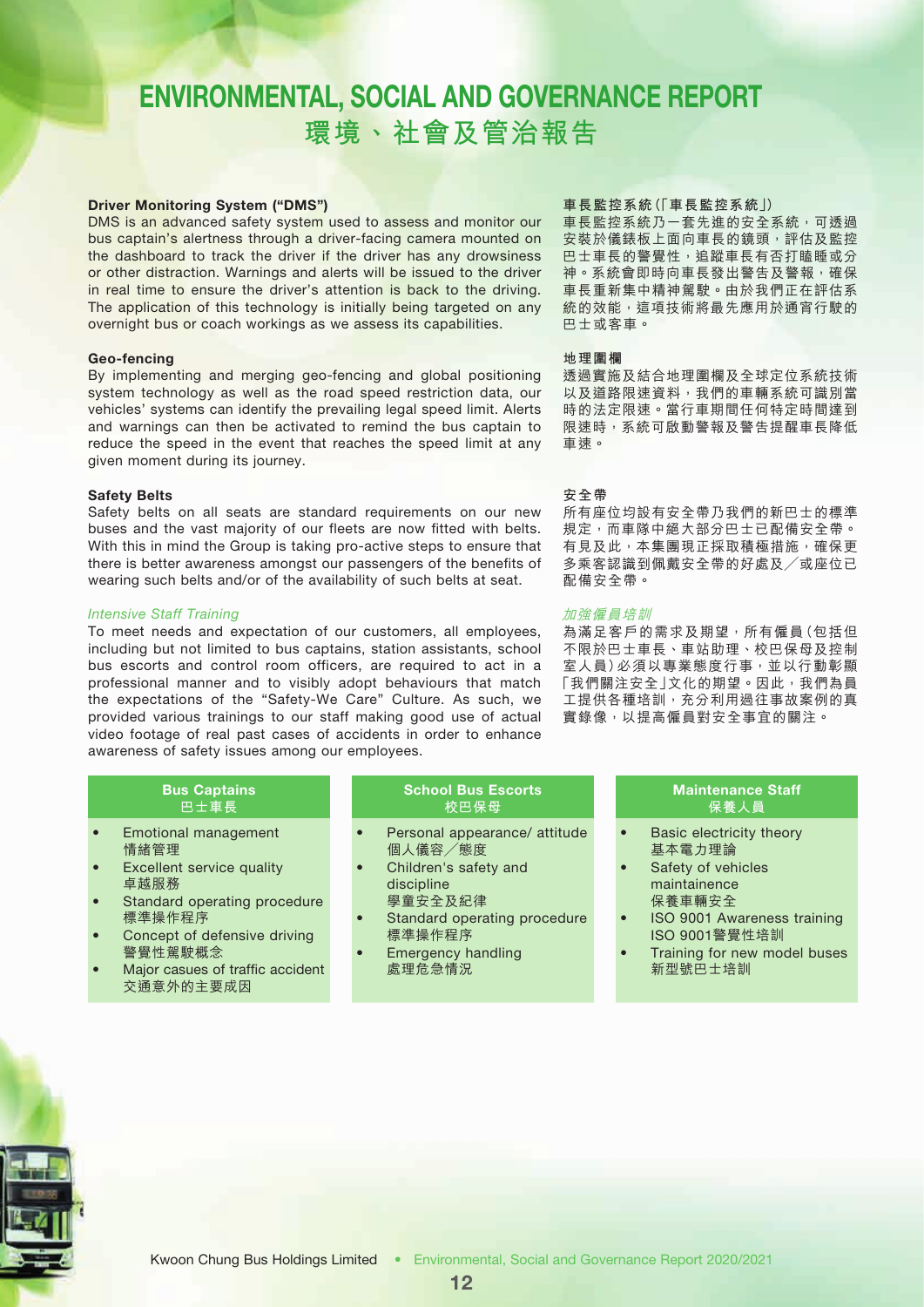### Providing Great Travel Experience

*Special measures during pandemic*

#### Pandemic prevention measures

We believe that the expectations of our customers on hygiene standard will keep growing due to COVID-19. Therefore, we have formulated and adopted a series of anti-epidemic measures as below to protect the safety of our passengers:

- ◊ Anti-bacteria coating services are applied in compartments of the entire fleet in every three months
- ◊ Reminders to passengers putting on face masks on board
- ◊ All employees, including our bus captains are required to measure their body temperature before starting work
- ◊ Alcohol hand sanitiser gel is placed in compartments of the entire fleet for passengers to use

#### Reporting mechanism

Apart from implementing prevention measures, we have also formulated a reporting mechanism that requires our employees to report COVID-19 cases to the designated department, and actions will be taken as soon as we discovered a confirmed case to prevent spreading of virus. We did not have any staff contracted COVID-19 at work during the Reporting Period.

#### *Listening to customers' feedback*

We believe that customers' feedback is one of the key factors to achieve improvements of our services, so in order to collect opinions in an effective way, we have established various communication channels on public platforms to collect customers' point of view towards our safety and service standards. During the Reporting Period, we did not receive any complaints from customers.

#### *Regular internal quality inspection*

In order to maintain the quality of our service, we have implemented secret customers programme and internal survey in our depot on a regular basis during the Reporting Period, to inspect and find out the deficiencies, maintain and improve our service. And the result of the inspection and survey will be reported and followed by our management.

#### **提供優越乘車體驗**

疫情期間的特別措施

**防疫措施** 我們相信,2019冠狀病毒病使客戶對衛生標準

的期望不斷提高。因此,我們已制定並採取以 下一連串防疫措施以保障乘客安全:

- ◊ 每三個月為全線車隊的車廂進行防菌塗層 服務
- ◊ 提醒乘客乘車時佩戴口罩
- ◊ 所有僱員(包括巴士車長)於每日開始工作 之前須接受體溫檢查
- ◊ 全線車隊的車廂內放置酒精搓手液供乘客 使用

#### **報告機制**

除實施防疫措施外,我們亦制定報告機制,規 定僱員向指定部門匯報2019冠狀病毒病個案, 一旦發現確診病例,我們將立即採取行動,阻 止病毒傳播。於報告期內,我們並無任何員工 於工作期間感染2019冠狀病毒病。

#### 聆聽客戶的回饋意見

我們認為客戶的回饋意見是推動服務改進的關 鍵因素之一,因此,為有效收集意見,我們於 公眾平台上建立各種溝通渠道,收集客戶對我 們的安全及服務標準的意見。於報告期內,我 們並無接獲任何客戶投訴。

#### 定期進行內部品質檢查

為保持服務品質,我們於報告期內定期實施神 祕乘客計劃及車廠內部調查,以視察及找出不 足之處,保持及改善我們的服務。視察及調查 的結果將由我們的管理層匯報及跟進。



**冠忠巴士集團有限公司** • 2020/2021 **環境、社會及管治報告**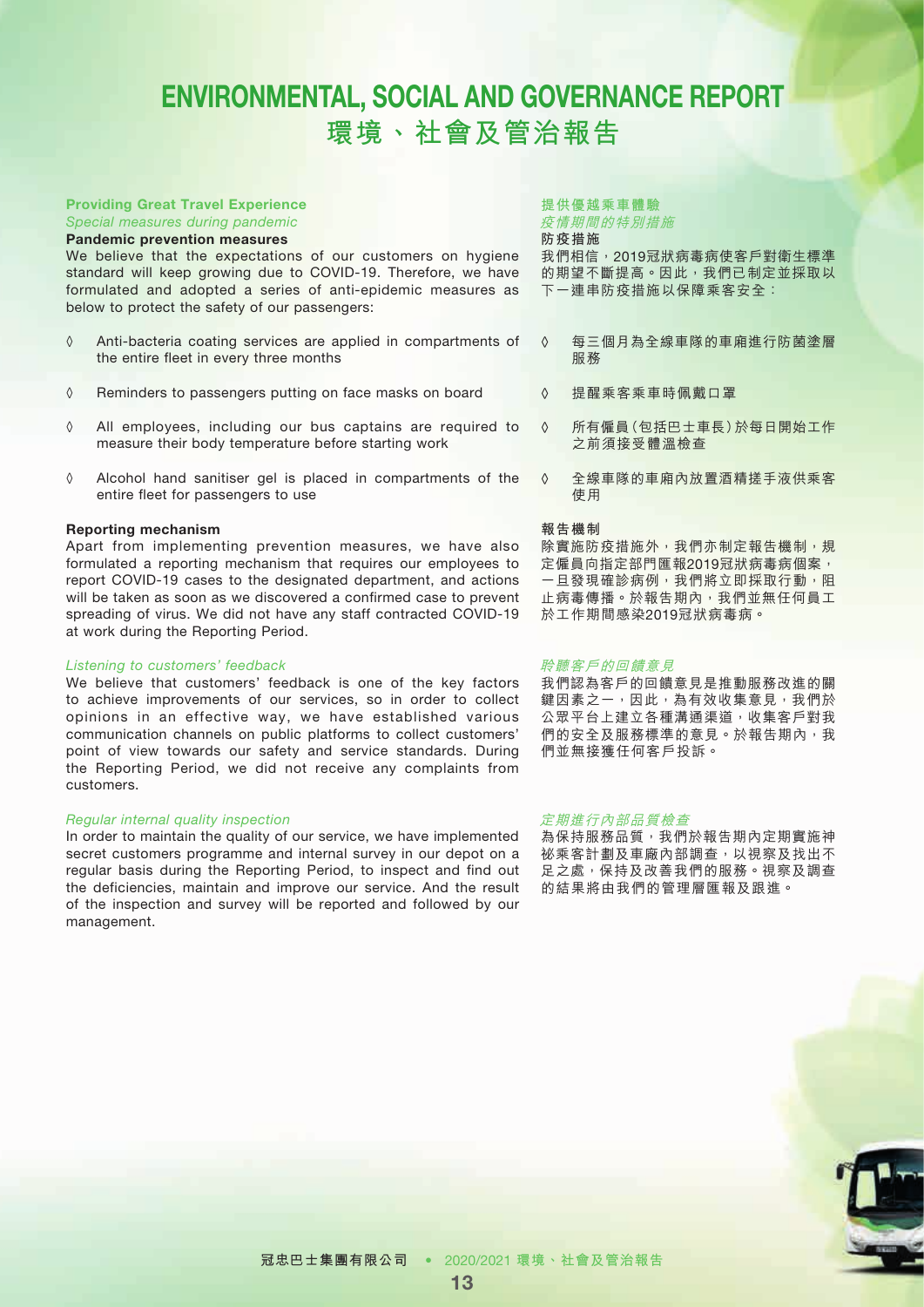#### Advertising and Privacy Protection

While promoting our services, we strictly abide by applicable laws and regulations to ensure there is no misleading information to protect consumers' right-to-know.

We would handle a number of privacy information of the Group as well as our customers during daily operations. In order to protect the rights and interest of the Group, our customers and other stakeholders, we comply with the Personal Data (Privacy) Ordinance of Hong Kong and other relevant laws and regulations by handling such information with care. For the record of CCTV, we will clear all record after 3 months to protect privacy of our customers.

During the Reporting Period, the Group was not aware of any material breach of applicable laws and regulations in relation to advertising and privacy protection, including but not limited to Trade Descriptions Ordinance, Personal Data (Privacy) Ordinance of Hong Kong.

With regard to our business nature, product labelling is not applicable to the Group's business nature and intellectual property is considered as immaterial issues.

### Protecting the Environment

The Group is dedicated to protecting the environment and promoting sustainable development. As such, we are in stringent compliance with applicable environmental laws and regulations during our daily operations. During the Reporting Period, the Group was not aware of any material breach of environmental laws and regulations, including but not limited to:

- ◊ Air Pollution Control Ordinance (Cap. 311)
- ◊ Air Pollution Control (Construction Dust) Regulation (Cap. 311R)
- ◊ Waste Disposal Ordinance (Cap. 354)
- ◊ Waste Disposal (Chemical Waste) (General) Regulations (Cap. 354C)
- ◊ Noise Control Ordinance (Cap. 400)
- ◊ Environmental Impact Assessment Ordinance (Cap. 499)
- ◊ Buildings Energy Efficiency Ordinance (Cap. 610)
- ◊ Ozone Layer Protection Ordinance (Cap.403)

#### **廣告及私隱保障**

在宣傳我們的服務時,我們嚴格遵守適用法律 法規,確保並無誤導性的資訊,保障消費者的 知情權。

於日常營運中,我們需處理本集團以及客戶的 一些私隱資料。為保障本集團、客戶及其他持 份者的權利及利益,我們遵守香港《個人資料 (私隱)條例》及其他相關法律法規,謹慎處理 該等資料。閉路電視錄像方面,我們於保存三 個月後刪除所有錄像,以保護乘客私隱。

於報告期內,本集團並無發現任何嚴重違反有 關廣告及私隱保障的適用法律法規的情況,包 括但不限於香港的《商品說明條例》及《個人資 料(私隱)條例》。

由於我們的業務性質,產品標籤並不適用於本 集團的業務性質,而知識產權並非重要議題。

### **保護環境**

本集團致力保護環境及推動可持續發展。因 此,我們在日常營運中嚴格遵守適用的環境法 律及法規。於報告期內,就本集團所知,並無 任何嚴重違反環境法律及法規的行為,包括但 不限於以下環境法律及法規:

- ◊ 《空氣污染管制條例》(第311章)
- ◊ 《空氣污染管制(建造工程塵埃)規例》 (第311R章)
- ◊ 《廢物處置條例》(第354章)
- ◊ 《廢物處置(化學廢物)(一般)規例》 (第354C章)
- ◊ 《噪音管制條例》(第400章)
- ◊ 《環境影響評估條例》(第499章)
- ◊ 《建築物能源效益條例》(第610章)
- ◊ 《保護臭氧層條例》(第403章)

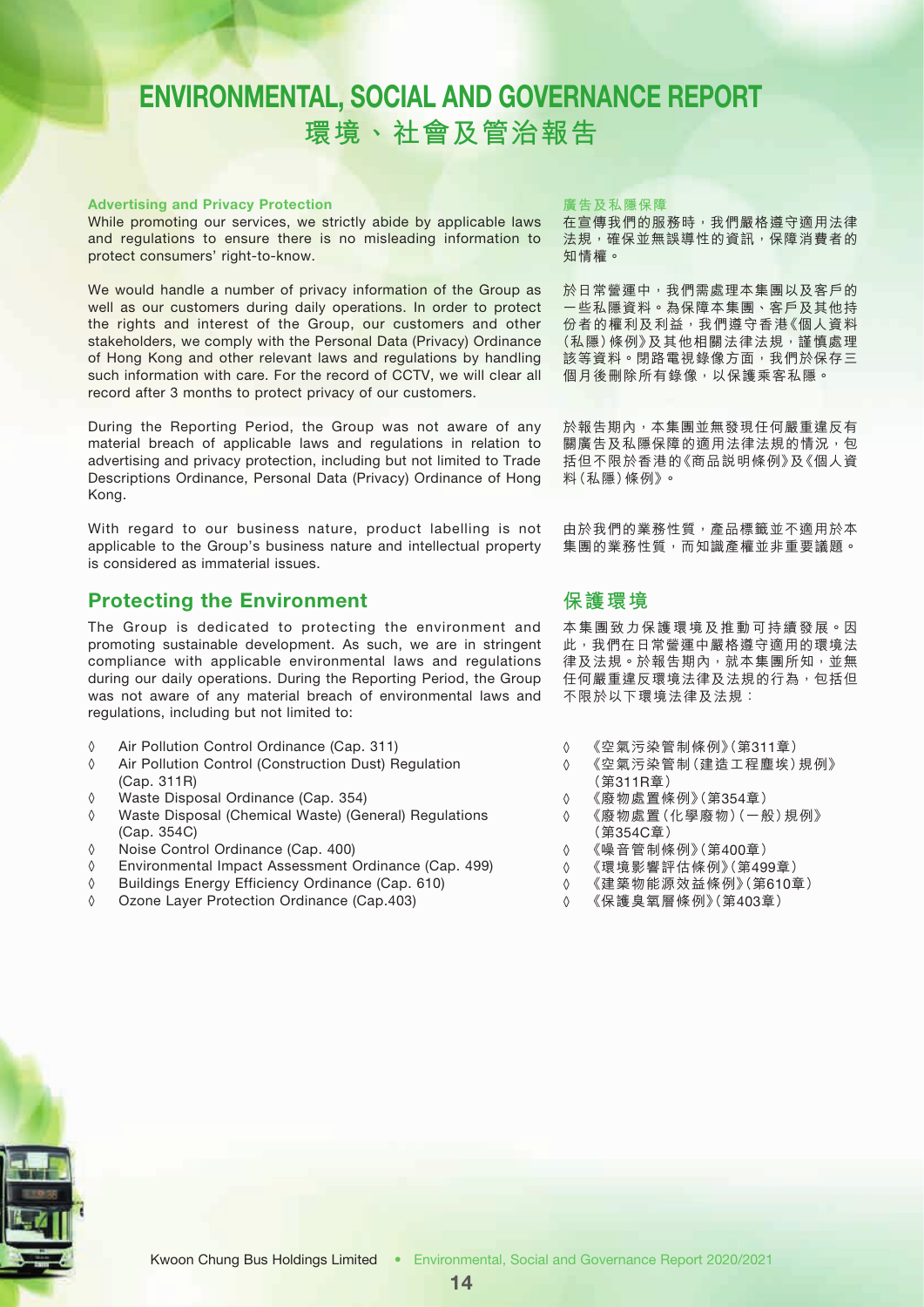| <b>Environmental KPIs</b><br>環境關鍵績效指標                                                            | 2019/20<br>二零ー九/二零年度 | 2020/21<br>二零二零/二一年度 |
|--------------------------------------------------------------------------------------------------|----------------------|----------------------|
| Air Emissions 廢氣排放1,2<br>(Tonnes 噸)                                                              |                      |                      |
| Nitrogen Oxides ("NOx")<br>氮氧化物(「氮氧化物」)                                                          | 737.49               | 305.10               |
| Sulphur Oxides ("SOx")<br>硫氧化物(「硫氧化物」)                                                           | 0.58                 | 0.24                 |
| Particulate Matter ("PM")<br>顆粒物(「顆粒物」)                                                          | 53.96                | 22.93                |
| Greenhouse Gas Emissions 溫室氣體排放 <sup>1, 2</sup><br>(Tonnes CO <sub>2</sub> e 噸二氧化碳當量)            |                      |                      |
| Direct emissions (Scope 1)<br>直接排放(範圍1)                                                          | 96,759.00            | 43,712.56            |
| Indirect emissions (Scope 2)<br>間接排放(範圍2)                                                        | 1,397.00             | 795.74               |
| Total GHG Emission (Scope 1 & 2)<br>溫室氣體排放總量(範圍1及2)                                              | 98,156.00            | 44,508.30            |
| GHG Emission Intensity 溫室氣體排放密度<br>(Tonnes CO <sub>2</sub> e/million HKD revenue 噸二氧化碳當量/百萬港元收入) | 43.26                | 49.56                |
| Energy Consumption 能源消耗 <sup>2</sup>                                                             |                      |                      |
| (MWh 兆瓦時)<br>Direct Energy 直接能源                                                                  |                      |                      |
| Diesel 柴油                                                                                        | 345,046.33           | 150,528.53           |
| Gasoline 汽油                                                                                      | 15,535.03            | 1,168.76             |
| LPG 液化石油氣 <sup>5</sup>                                                                           |                      | 8.73                 |
| Indirect Energy 間接能源                                                                             |                      |                      |
| Purchased electricity 購買的電力                                                                      | 2,046.00             | 1,287.11             |
| Total Energy Consumption <sup>3</sup><br>能源消耗總量3                                                 | 362,627.36           | 152,993.13           |
| Intensity of Energy Consumption 能源消耗的密度<br>(MWh/million HKD revenue 兆瓦時/百萬港元收入)                  | 159.82               | 170.37               |
| Water 水4.6<br>(m3 立方米)                                                                           |                      |                      |
| Total Water Consumption 總用水量                                                                     | 19,000.00            | 23,231.82            |
| Intensity of water consumption 用水密度<br>(m <sup>3</sup> /million HKD revenue 立方米/百萬港元收入)          | 8.37                 | 25.87                |

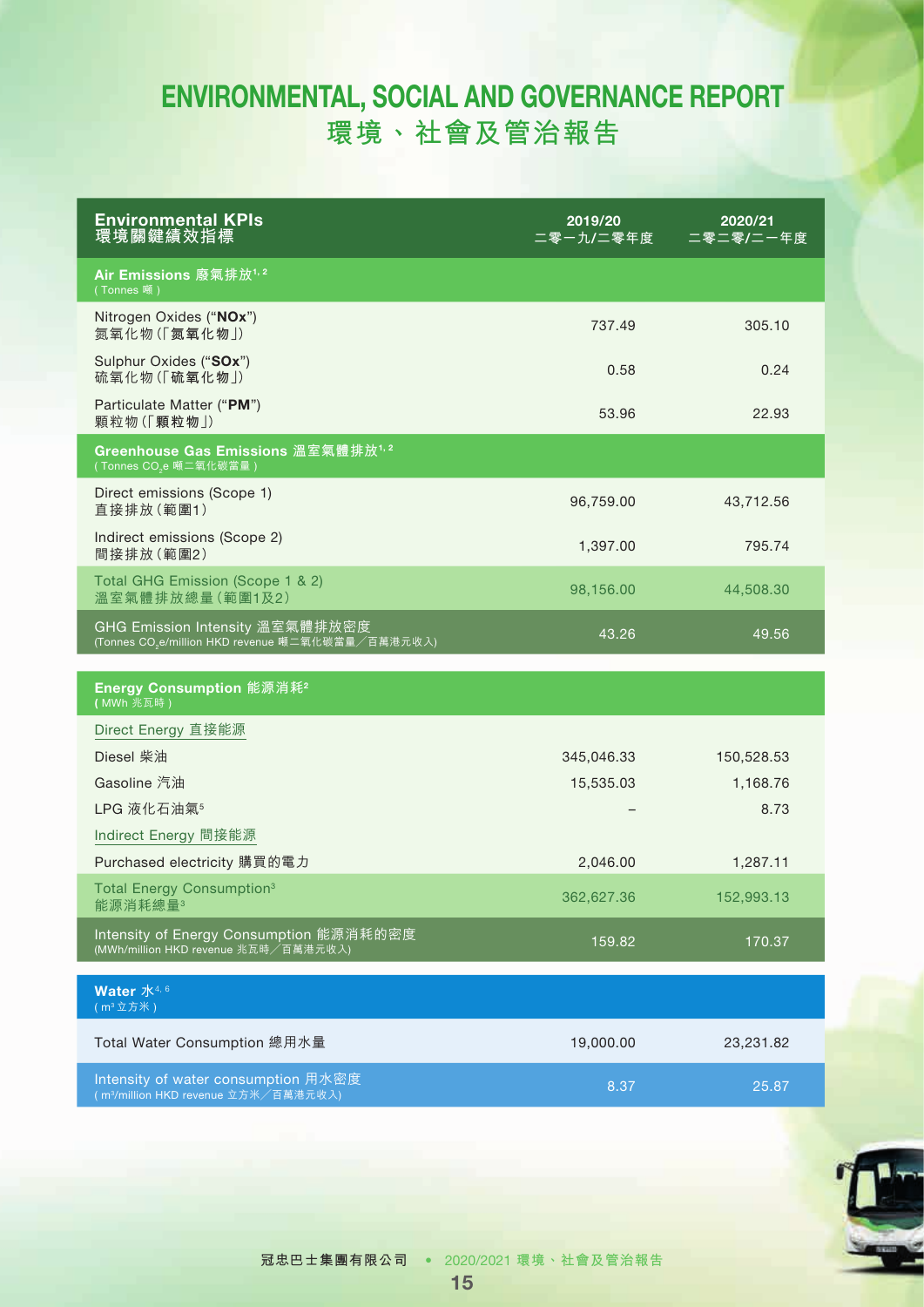| <b>Environmental KPIs</b><br>環境關鍵績效指標                                                                     | 2019/20<br>二零一九/二零年度 | 2020/21<br>二零二零/二一年度 |  |
|-----------------------------------------------------------------------------------------------------------|----------------------|----------------------|--|
|                                                                                                           |                      |                      |  |
| Hazardous waste 有害廢棄物 <sup>5</sup>                                                                        |                      |                      |  |
| Liquid waste 液體廢棄物                                                                                        |                      |                      |  |
| Spent lube oil 廢潤滑油                                                                                       |                      | 52.20                |  |
| Spent lube oil (waste water) 廢潤滑油 (廢水)                                                                    |                      | 41                   |  |
| Spent oil filter 廢油過濾器                                                                                    |                      | 0.10                 |  |
| Total hazardous waste (liquids) 有害廢棄物 (液體) 總量                                                             |                      | 93.30                |  |
| Intensity of hazardous waste (liquids) 有害廢棄物 (液體) 的密度<br>(m <sup>3</sup> /million HKD revenue 立方米/百萬港元收入) |                      | 0.10                 |  |
| Solid waste 固體廢棄物<br>(Tonnes 噸)                                                                           |                      |                      |  |
| Waste battery 廢電池                                                                                         |                      | 8.50                 |  |
| Total hazardous waste (solids) 有害廢棄物 (固體) 總量                                                              |                      | 8.50                 |  |
| Intensity of hazardous waste (solids) 有害廢棄物 (固體) 的密度<br>(Tonnes/million HKD revenue 噸/百萬港元收入 )            |                      | 0.10                 |  |
| Non-hazardous waste 無害廢棄物 <sup>5</sup><br>(Tonnes 噸)                                                      |                      |                      |  |
| General refuse 一般垃圾                                                                                       |                      | 1.13                 |  |
| Tyres 輪胎                                                                                                  |                      | 33.34                |  |
| Total non-hazardous waste 無害廢棄物總量                                                                         |                      | 34.47                |  |
| Intensity of non-hazardous waste 無害廢棄物的密度<br>(Tonnes/million HKD revenue 噸/百萬港元收入)                        |                      | 0.04                 |  |

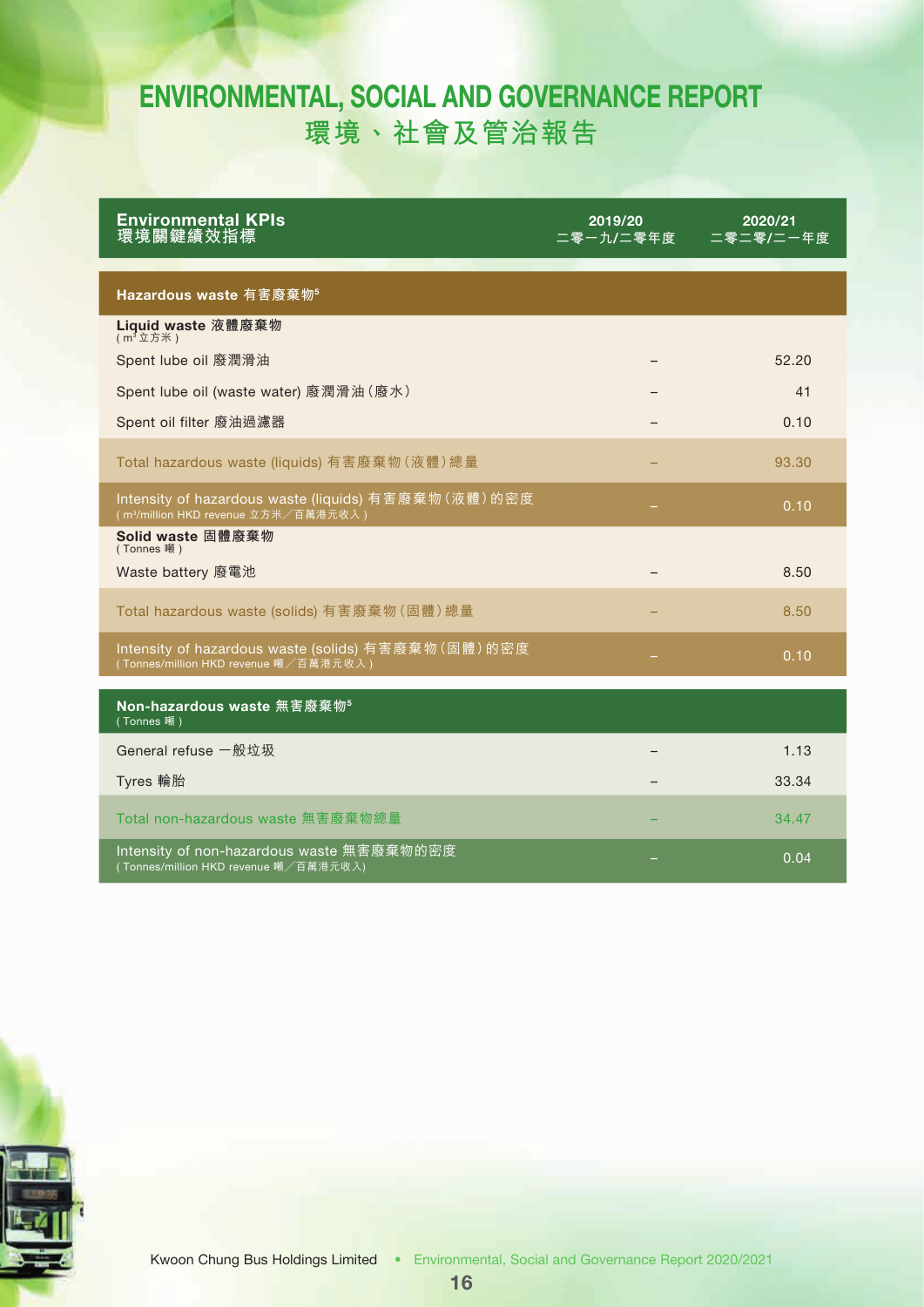<sup>1</sup> Our reporting on air and greenhouse gases (GHG) emissions mainly base on the requirements in "How to prepare an ESG report" published by HKEX and "GHG Protocol Corporate Accounting and Reporting Standard (revised edition)" published by the World Business Council for Sustainable Development and World Resources Institute. Operational control approach is adopted when defining organizational boundary for the purpose of GHG accounting and reporting. 我們對空氣及溫室氣體(GHG)排放的報告主要基於香港交易所刊發的《如何編備環境、社會及管治報告》及世界可持續發展工商理 事會和世界資源研究所刊發的《溫室氣體核算體系:企業核算與報告標準》(修訂版)的規定。已採納營運控制法定義就溫室氣體

會計及報告而言的組織邊界。

GHG emissions is presented in carbon dioxide equivalent  $(CO<sub>2</sub>e)$ . Our scope 1 direct emissions cover GHG emissions directly produced by businesses owned or controlled by the Group, while scope 2 indirect emissions cover GHG emissions of indirect energy mainly resulted from electricity (purchased or acquired) internally consumed by the Group. 溫室氣體排放以二氧化碳當量呈列。我們的範圍1直接排放涵蓋由本集團擁有或控制的業務直接產生的溫室氣體排放,而範圍2間 接排放則涵蓋主要來自本集團內部消耗電力(購買的或取得的)。

<sup>2</sup> Due to the social distancing and strict border control measures implemented by the Government in control and prevention of the COVID-19, the substantial decline in patronage resulted in a sharp decrease in actual air and GHG emissions, energy consumption compared to the year 2019/20. 由於政府為控制和防止2019冠狀病毒病所實施的保持社交距離指引及嚴格的出入邊管制措施,乘客量大減,導致空氣和溫室氣 體的實際排放量、能源消耗較二零一九╱二零年度大幅下降。

- <sup>3</sup> Our total energy consumption includes purchased electricity and non-renewable fuels consumed and the relevant conversion factors reference from "Technical Note: Conversion of fuel data to MWh" published by CDP. 我們的總能源消耗包括所消耗的外購電力及可再生燃料以及來自CDP刊發的《技術說明:將燃料數據轉換為兆瓦時》的相關轉換 因子參考。
- Significant increase in water consumption in 2020/21 was mainly due to the extension of reporting scope to include the Siu Ho Wan Bus Services Depot located in Lantau Island, during the Reporting Period. 用水數據於二零二零╱二一年度顯著增加,主要源於報告範圍在報告期內擴大至包括位於大嶼山的小蠔灣巴士維修車廠。
- <sup>5</sup> Due to the enhancement of the data collection system, the Group started reporting the relevant data in the Reporting Period. 由於資料收集系統已經優化,本集團於報告期內開始報告相關資料。
- <sup>6</sup> Some of the operating premises under the Group of which the water supply was solely controlled by the respective building management which considered the provision of water consumption data or sub-meter for individual occupant not feasible. Hence, the water consumption data excluded consumption from those operating premises. 因本集團旗下個別營運處所之供水為大廈管業處自行控制,而相關管業處認為向個別租戶提供用水數據或分錶並不可行。因此,收 集的用水數據未有包括該部份用水數據。

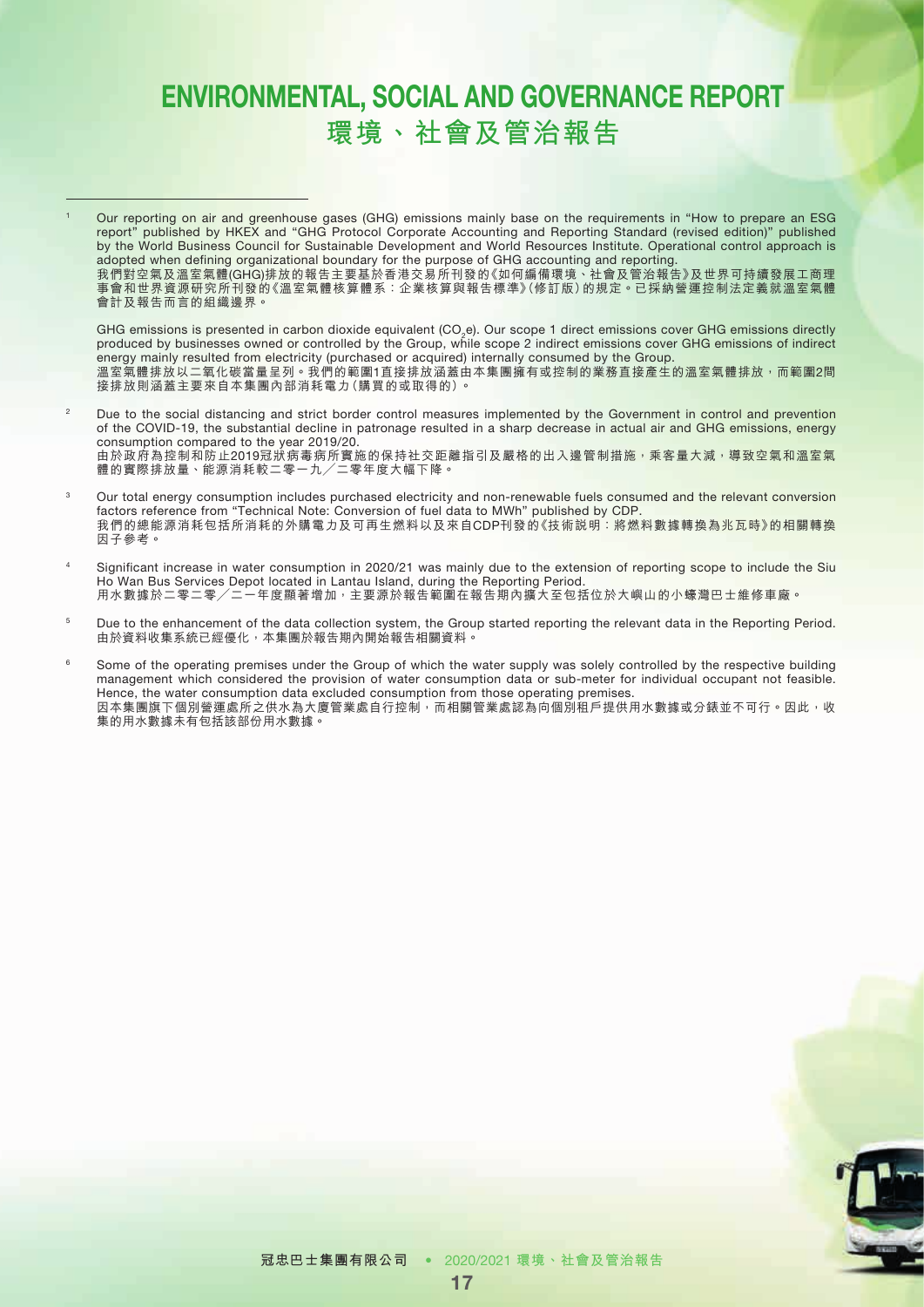#### Energy Consumption, Air and Greenhouse Gas Emissions

Our daily operations rely heavily on the operation of vehicle, as well as electricity consumption for our offices, ticketing points, station and depots. Fuel usage and electricity consumption are major sources of our energy consumption, air and greenhouse gas ("GHG") emissions.

#### Water Consumptions

As water consumed within the Group is supplied by local water suppliers in the areas where we operate (i.e., mainly Hong Kong), we did not encounter any issue in sourcing water. However, we are aware of the importance of water conservation and we encourage our employees to save water.

#### Waste Management

In view of our business nature, waste oil and batteries used in vehicle fleet are the major hazardous waste produced during the normal course of operations. To properly manage hazardous waste associated with our operations, the Group has adopted below measures:

- ◊ Establish a Waste Handling Policy and Guideline for corresponding departments to follow
- ◊ Assign trained technicians to perform the recycling
- ◊ Store and handle such wastes in designated areas at bus depots before being disposed
- ◊ Engage with qualified and registered service-providers to collect and process such wastes in a proper way in accordance with the statutory standards

Generation of non-hazardous waste is mainly attributable to waste tyres, scrapped vehicles, used paper and general refuse. The Group is committed to undergo recycling, responsible storage and disposal of waste in order to reduce the production of non-hazardous waste. To minimize the amount of landfilled waste, the Group has adopted below measures:

- ◊ Raise staff's environmental protection awareness by training
- ◊ Issue guidelines and reminders aimed at reducing waste at source

In addition, the Group is not involved in any use of packaging materials for finished goods.

#### **能源消耗、廢氣及溫室氣體排放**

我們的日常營運極為依賴操作車輛以及於辦 公室、售票點、車站及巴士廠的用電。燃料的 使用及用電是我們能源消耗、廢氣及溫室氣體 (「溫室氣體」)排放的主要來源。

**用水**

由於本集團內的用水是由我們營運地區(即主 要是香港)的當地供水商供應,我們在求取水 源方面並無遇到任何問題。然而,我們明白節 約用水的重要性,我們鼓勵僱員珍惜涓滴。

#### **廢棄物管理**

鑑於我們的業務性質,廢油及用於車隊的電池 是正常營運過程中產生的主要有害廢棄物。為 妥善管理與旗下營運有關的有害廢棄物,本集 團已採取以下措施:

- ◊ 制定《廢棄物處理政策及指引》,供相關部 門遵循
- ◊ 指派訓練有素的技術人員進行回收
- ◊ 在巴士廠的指定區域儲存及處理有關廢棄 物後再行處置
- ◊ 聘用合資格的註冊服務供應商,按照法定 準則,以適當方式收集及處理有害廢棄物

無害廢棄物的產生主要來自廢輪胎、報廢車 輛、廢紙及一般垃圾。本集團致力進行廢棄物 回收、負責任的儲存及處置,以減少無害廢棄 物的產生。為盡量減少堆填廢棄物的數量,本 集團採取以下措施:

- ◊ 通過培訓提高員工的環保意識
- ◊ 發佈旨在源頭減廢的指引及提示

此外,本集團不涉及任何成品包裝材料的使用。

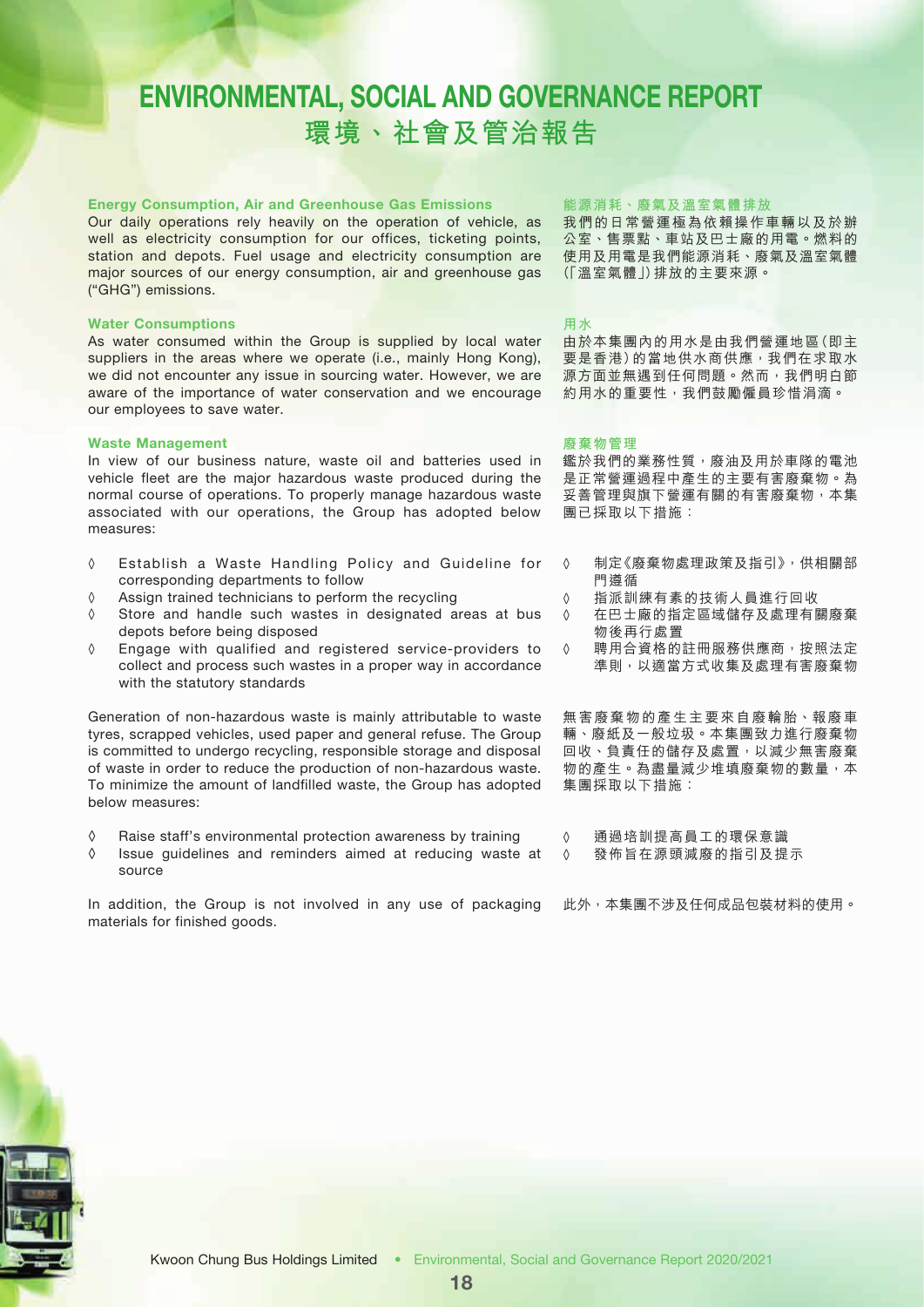#### Green Operations

Apart from the aforementioned practices, we adopted various measures to minimize our impact on the environment and natural resources, including:

#### *Euro V and Euro VI vehicles*

During the Reporting Period, a total 36 of the vehicles of the Group's fleet have been upgraded to ensure their engines meet the low-emissions standard of Euro V and Euro VI, while over 55% of our vehicles meet such standard as at 31 March 2021. According to European emissions standards, NOx emissions of Euro V gasoline vehicles are approximately 30% less than that of similar vehicles of Euro IV. The NOx emissions of Euro V heavy diesel vehicles (i.e. design weight over 3.5 tonnes) are approximately 40% less than that of similar vehicles of Euro IV, and the respirable suspended particulates ("RSP") and NOx emissions of Euro V light diesel vehicles are approximately 80% and 30% less, respectively. As compared with Euro V, the NOx and RSP (PM10) emissions of Euro VI heavy diesel vehicles are approximately 80% and 50% less respectively, and the NOx emissions of Euro VI light diesel vehicles are approximately 55% less.

#### *CO2 Concentration*

Compliance with the relevant laws and regulations requirements is always the first priority in our operation, so our buses are randomly audited/data-logged by a professional third party with a view to ensure that the measurement of interior saloon CO<sub>2</sub> concentration meets the requisite standards.

#### *Waste water treatment*

In order to properly treat effluents before discharge, our depots are equipped with sewage treatment facilities as well as grease traps. Waste is collected by eligible professional third party operators regularly.

#### *Advocating eco-friendly habits for driving*

Apart from upgrading to more environmental-friendly vehicles, the Group believes that each of our employees can strive to minimize their negative impact on the environment in daily life. We have been using different ways to advocate eco-friendly driving habits such as reminding drivers to switch off idling vehicles to reduce engine idling.

#### *Advocating eco-friendly habits for office operation*

For office operation, we have issued guidelines on electricity saving, water conservation and use of paper and other office supplies to reduce waste in order to enhance employees' environmental awareness.

#### **環保營運**

除上述做法外,我們亦採取各種措施,以盡量 減少我們對環境及天然資源的影響,包括:

#### 歐盟五型及歐盟六型車輛

於報告期內,本集團車隊中共有36輛汽車已 經升級,以確保其引擎符合歐盟五型及歐盟六 型的低排放標準,而於二零二一年三月三十一 日,超過55%的車輛符合該標準。根據歐洲排 放標準,歐盟五型汽油車輛排放的氮氧化物, 較歐盟四型同類車輛少約30%;而歐盟五型 重型柴油車輛(即設計重量超逾3.5公噸)與歐 盟四型同類車輛比較,其排放的氮氧化物少約 40%;歐盟五型輕型柴油車輛排放的可吸入懸 浮粒子及氮氧化物則分別少約80%及30%。與 歐盟五期型號相比,歐盟六型重型柴油車輛減 少排放約80%的氮氧化物及50%的懸浮顆粒 (顆粒物10),而歐盟六型輕型柴油車輛則減少 排放約55%的氮氧化物。

#### 二氧化碳的濃度

遵守相關法律及法規要求一直是我們營運的首 要任務,因此我們的巴士由專業的第三方進行 隨機審核/數據記錄,以期確保車內二氧化碳 濃度的測量符合必守準則。

#### 廢水處理

為了在排放前妥善處理污水,我們的車廠配備 污水處理設施及隔油池。廢棄物由合資格的專 業第三方營運商定期收集。

#### 提倡環保駕駛習慣

除升級至更環保的車輛外,本集團相信每位僱 員均可以在日常生活中致力減少自身對環境的 負面影響。我們一直多管齊下提倡環保駕駛習 慣,譬如提醒司機停車熄匙以減少引擎空轉。

#### 提倡生態友好的辦公室運作習慣

在辦公室運作方面,我們發佈關於節電、節水 及使用紙張及其他辦公用品的指引,以減少浪 費,從而提高員工的環保意識。

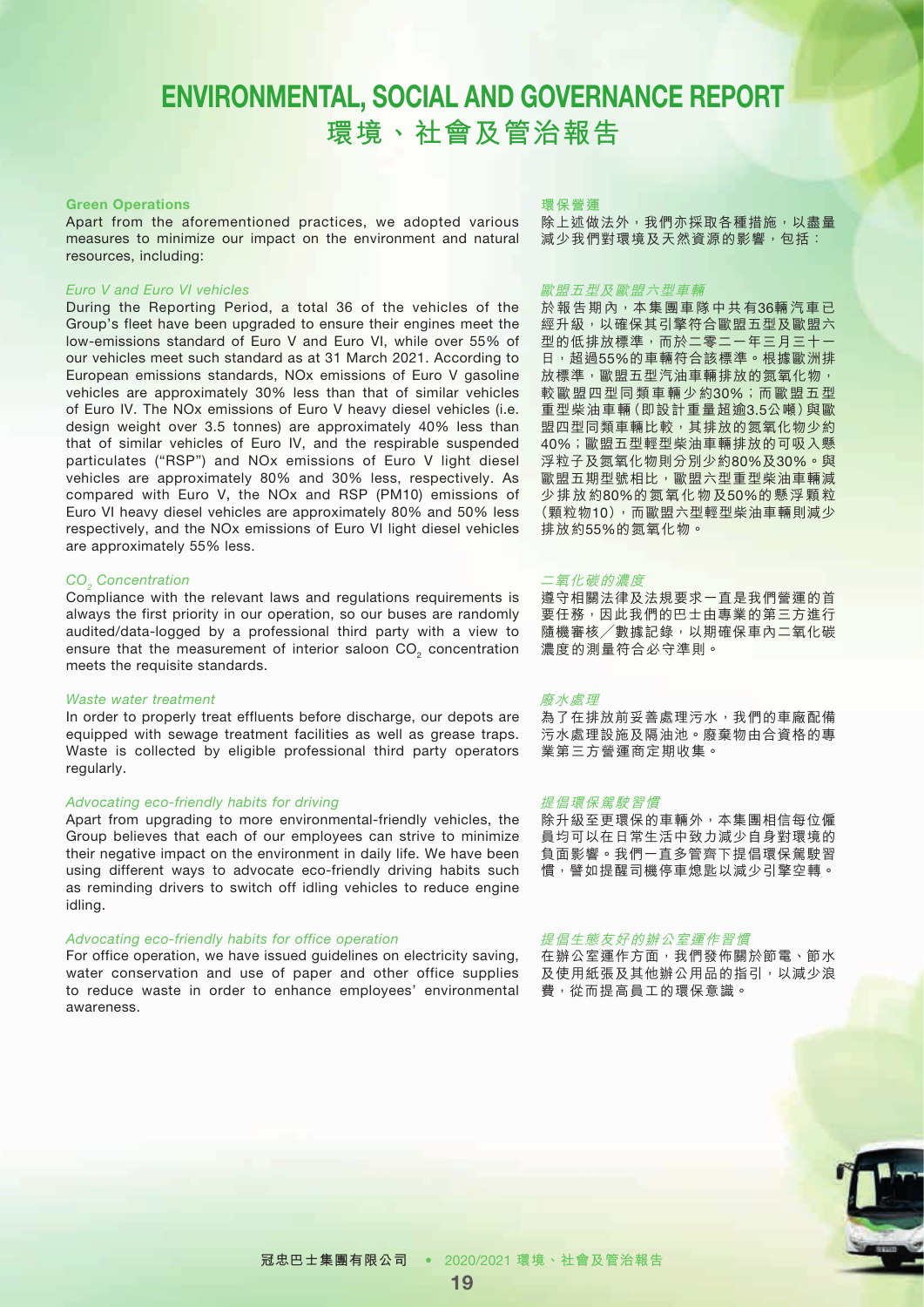#### *Implementation of electric buses*

To explore the effectiveness of electric buses towards the environment, we have been cooperating with the Government of the HKSAR for trial runs to assess electric buses' operational efficiency and performance under the local conditions. We have been allocated 2 electric buses for resident shuttle service, serving Route 38 from Yat Tung Estate to Tung Chung Station Bus Terminus (Circular). In accordance to the previous trial record, there was a significant reduction of approximately 43% on the CO2e emission by deploying a single-deck electric bus instead of diesel bus.

#### *Environmental Management system ("ISO 14001") certification*

We have been certified for ISO 14001 at one of our key depots. Our depots are subject to surveillance audits to ensure compliance with stringent environmental management standards.

ISO 14001 was revised in 2015, bringing an increased focus on sustainable development and helping business to effectively manage the environmental challenges of the future.

#### 採用電動巴士

為研究採用電動巴士對環保工作的成效,我們 一直與香港特別行政區政府合作進行試運行, 以評估電動巴士在本地環境的運作效率及表 現。我們獲分配2輛電動巴士提供居民穿梭服 務,行走逸東邨來往東涌站巴士總站(循環線) 的38號線。根據以往的試運行記錄,使用單層 電動巴士取代柴油巴士,可令二氧化碳排放量 大減約43%。

#### 環境管理體系(「ISO 14001」)認證

我們的其中一個主要巴士廠已經通過ISO 14001認證。我們的巴士廠須接受監督審計, 以確保符合嚴格的環境管理標準。

ISO 14001於二零一五年修訂為更為注重於可 持續發展以及協助企業有效管理未來所面臨的 環境挑戰。



We strongly believe that ISO 14001 is not only beneficial to the environment but also bring other advantages to us, such as improving resource efficiency, reducing waste and improving the rigor of the Group's quality management systems more generally.

#### Climate Change

Climate change may cause extreme weather and bring negative impacts to various aspects such as economy, biodiversity etc. To us, our business may be affected by extreme weather such as typhoon and flooding, which may affect our operation shortly. However, we are not facing significant climate risks which may affect the business continuity or cause business interruption.

我們堅信, ISO 14001不僅造福環境, 亦 能為我們帶來其他益處,如提高資源效 率、減少浪費及更全面地提高本集團品質 管理體系的嚴謹程度。

#### **氣候變化**

氣候變化可引發極端天氣,對經濟、生物多樣 性等各方面帶來負面影響。對我們來説,旗下 業務或會受到極端天氣所影響,如颱風及洪 水,這可能會在短期內影響旗下業務的營運。 然而,我們並無面對可能影響業務連續性或導 致業務中斷的重大氣候風險。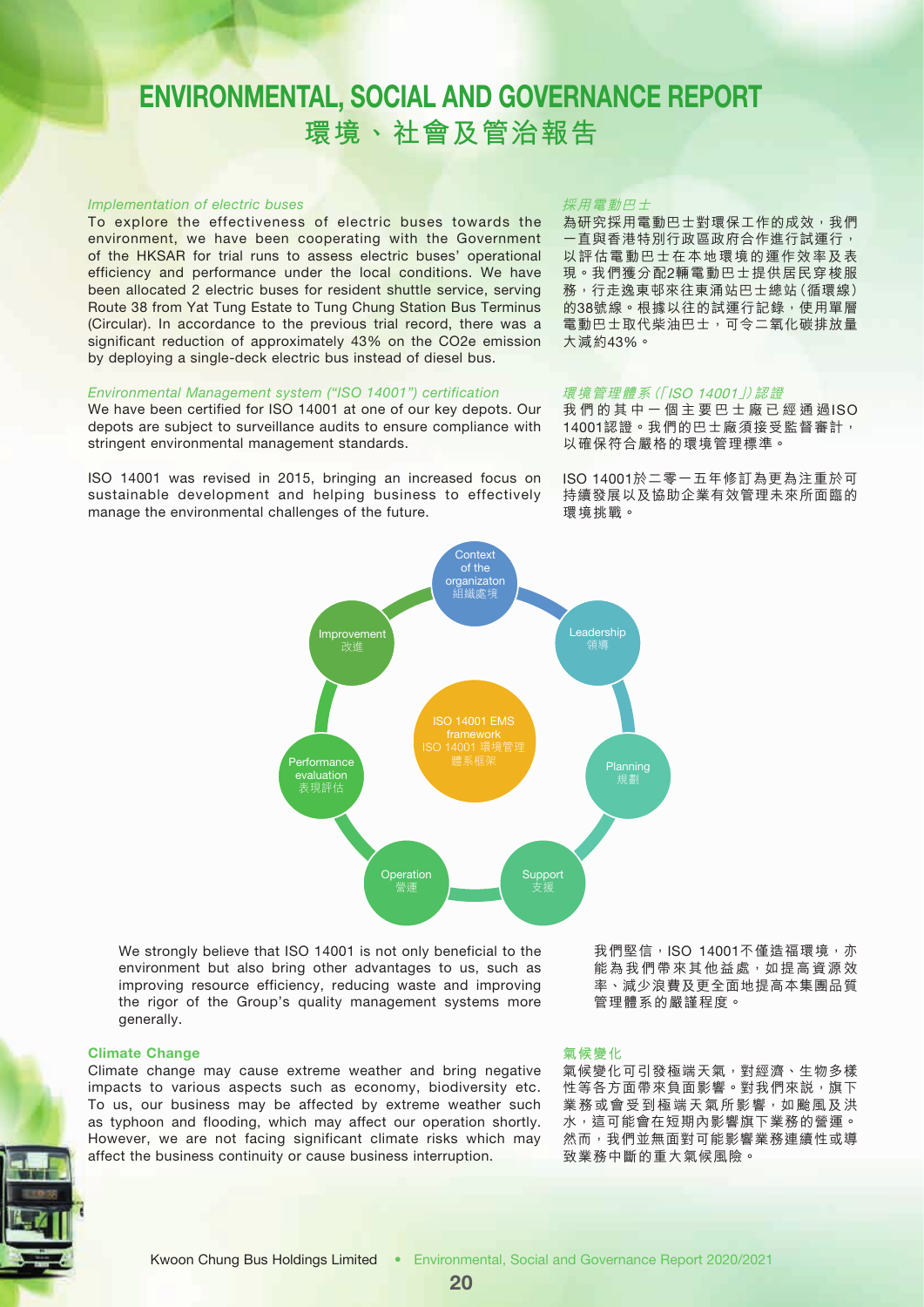### Caring Our People

Establishing a harmonious and safe workplace as well as providing competitive and abundant welfare and benefits to our employees is our first priority. At the same time, we pledge to comply with all applicable labour-related laws and regulations to safeguard the rights of both the Group and our employees, including but not limited to the Employment Ordinance, the Employees' Compensation Ordinance, the Minimum Wage Ordinance of Hong Kong and the Regulations on Prohibition of Child Labour, etc.

During the Reporting Period, the Group was not aware of any material non-compliance of labour-related laws and regulations in relations to compensation and dismissal, recruitment and promotion, working hours, rest periods, equal opportunity, diversity, anti-discrimination, other welfare and benefits.

#### Employee Overview

As at 31 March 2021, the Group employed 2,595 employees in Hong Kong. The distribution of employees by gender, employment age as well as category are outlined below:

### **關顧員工**

建立和諧安全的工作場所,為員工提供具競爭 力而周全的福利及待遇是我們的首要任務。同 時,我們承諾遵守所有適用的勞工相關法律及 法規,以保障本集團及員工的權利,包括但不 限於香港的《僱傭條例》、《僱員補償條例》及 《最低工資條例》,以及《禁止使用童工規定》 等。

於報告期內,本集團並無發現在薪酬及解僱、 招聘及晉升、工作時數、假期、平等機會、多 元化、反歧視以及其他待遇及福利方面有任何 重大違反勞工相關法律及法規的情況。

#### **僱員概覽**

截至二零二一年三月三十一日,本集團於香港 僱用2,595名僱員。按性別、就業年齡以及類 別劃分的僱員分佈情況概述如下:



By Age Group 按年齡組別劃分 1588 919  $\Box$  < 30 88 Π 31-50  $51 >$ ٦

Dismissal and relevant compensation distribution follow the Group's code of conducts and comply with relevant labour regulations of its place of operations. During the Reporting Period, the employee turnover rate for the Group is 30%, which is categorised by gender and age group as below:

解僱及相關補償的分配遵循本集團的行為守 則,並遵守經營地的相關勞動法規。於報告 期,本集團的員工流失率為30%,按性別及年 齡組別分類如下:



21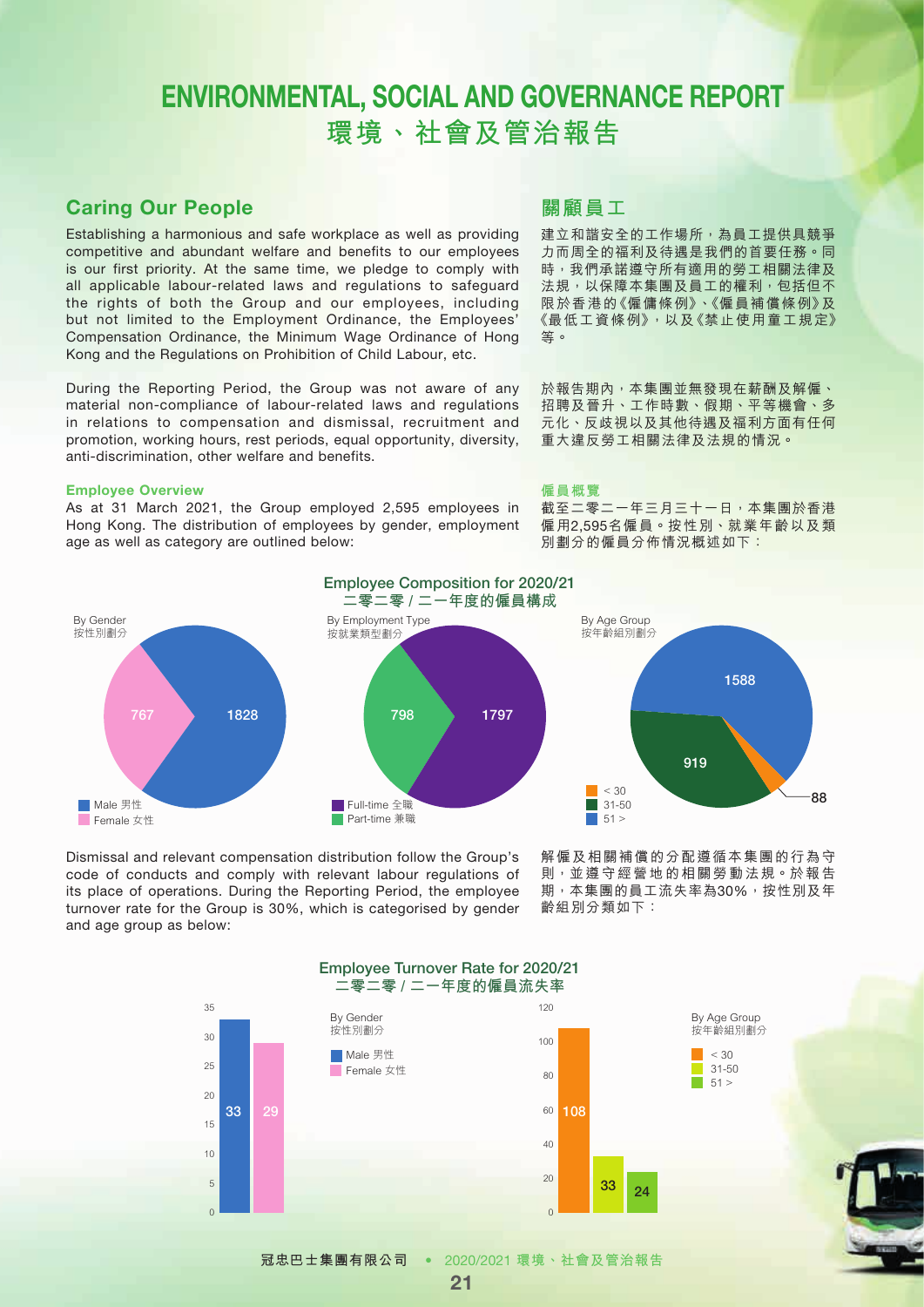#### Human Resources Strategy and Practices

We strive to become an employer of choice by holding principles of equal opportunity, anti-discrimination and diversity during recruitment, determination of remuneration, promotion, training as well as other labour-related procedures. During the above processes, work competency is the only criteria for us to select suitable candidates, while their age, gender, race, religion, sexual orientation or disability will not affect our selection.

In addition, we have also set up Equal Opportunities Policy. The Group upholds the principles of fairness and equal opportunities and adhere to relevant legal requirements to ensure our workplace is free from discrimination based on gender, sexual orientation, disability, age, race, skin colour, national or ethnic origin, family status, or any other personal characteristics protected by law. We do not tolerate any form of discrimination and workplace harassment.

A platform for open dialogue and feedback is an essential part for us to establish a harmonious working environment and close relationship with our valuable employees. All employees are encouraged to raise any issues, concerns, grievances or appeal through designated communication and whistle-blowing channels.

#### Staff Benefits and Welfare

Creating a harmonious and dynamic working environment is the key method to retain talents and raise their sense of belongings toward the Group. As such, we provide employees with competitive remuneration package and welfare. Our remuneration and welfare package include basic salaries, discretionary bonus, health care schemes, share options, transportation allowance as well as housing allowance. In addition, we ensure our remuneration package is competitive enough by keeping track on related information in the market. We also conduct remuneration assessment and promotion review base on the annual appraisal regularly. The leave policy of the Group is based on the standard rules set out in the Employment Ordinance of Hong Kong.

#### Occupational Health and Safety

Safeguarding employees' health and safety has always been our core responsibility. The Group strives for the best to provide our employees with adequate occupational health and safety measures in accordance with the requirements set out in applicable laws and regulations, including but not limited to the Occupational Health and Safety Ordinance of Hong Kong. Our medical insurance scheme includes regular medical examination for employees aged 60 or above. Additionally, one of our subsidiaries adopts a safety management system in accordance with the international standards of ISO 45001:2018 (Occupational Health and Safety Management Systems) in order to promote further improvements of the safety performance of all aspects of our business, including bus maintenance and design upgrades. ISO 45001 is the world's international standard for occupational health and safety and such accreditation is a recognition of the efforts being made to protect employees and visitors from work-related accidents and diseases.

#### **人力資源策略及常規**

在招聘、釐定薪酬、晉升、培訓以及其他與勞 工有關的程序中,我們恪守平等機會、反歧視 及多元化的原則,致力成為首選僱主。於上述 過程中,工作能力是我們挑選合適候選人的 唯一標準,而不考慮其年齡、性別、種族、宗 教、性取向或殘疾等因素。

此外,我們亦訂有平等機會政策。本集團堅守 公平及平等機會的原則,並奉行相關法律規 定,確保我們的工作場所不存在基於性別、 性取向、殘疾、年齡、種族、膚色、民族或族 裔、家庭狀況或任何其他受法律保護的個人特 徵的歧視。我們不容忍任何形式的歧視及工作 場所騷擾。

開誠佈公的對話及回饋的平台是我們建立和諧 工作環境及與寶貴員工建立融洽關係的重要一 環。我們鼓勵全體僱員通過指定的溝通及舉報 渠道提出任何問題、關注、不滿或申訴。

#### **員工福利及待遇**

營造和諧而充滿活力的工作環境是留住人才及 提高人才對本集團歸屬感的關鍵方法。因此, 我們為員工提供具競爭力的薪酬及福利。我們 的薪酬及福利待遇包括基本工資、酌情花紅、 醫療保健計劃、購股權、交通津貼及房屋津 貼。此外,我們通過追踪相關市場資訊,確保 我們提供的薪酬待遇有足夠的競爭力。我們亦 根據年度評估定期進行薪酬評估及晉升審查。 本集團的休假政策是根據香港《僱傭條例》中的 標準規則制定。

#### **職業健康及安全**

保障員工的健康及安全一直是我們的核心責 任。本集團根據適用法律及法規,包括但不限 於香港的《職業安全及健康條例》的要求,盡全 力為員工提供足夠的職業健康及安全措施。我 們的醫療保險計劃包括為60歲或以上的員工進 行定期體檢。此外,我們的一間附屬公司採用 符合ISO 45001:2018(職業健康及安全管理體 系)國際標準的安全管理體系,以促進改善集 團業務各方面的安全表現,包括巴士維修及設 計升級。ISO 45001是關於職業健康及安全的 國際標準,獲得該項認證肯定了我們為保障員 工及訪客免受與工作有關的事故及疾病所作的 努力。

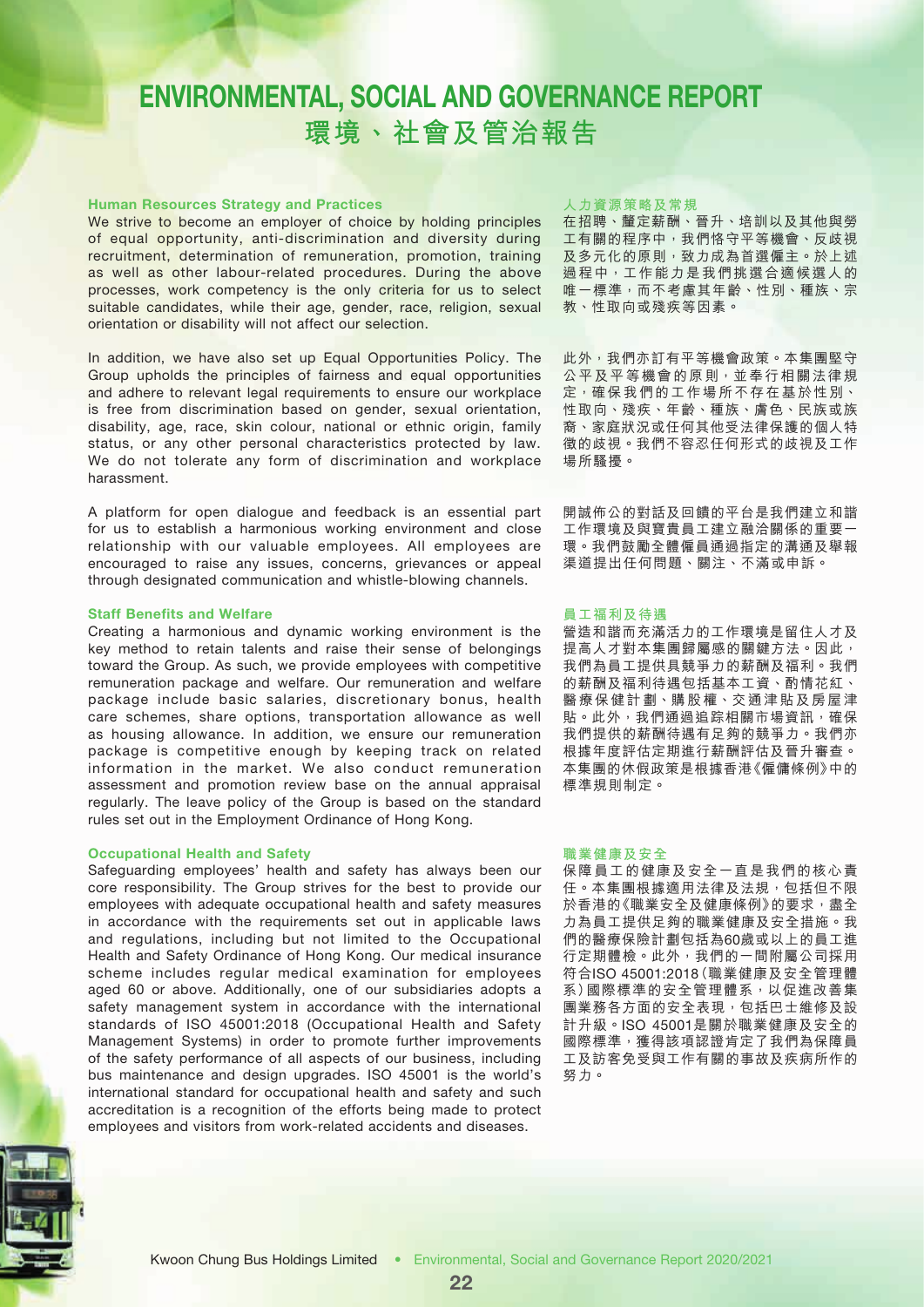To ensure the health and safety of our frontline staff, we provide personal equipment including but not limited to helmets, safety goggles as well as anti–fall safety belts. Apart from personal equipment, we also provide suitable assisting equipment such as mobile working platform as well as posting safety notices and reminders at workplace.

The Group recorded 1 work-related fatality case during 2018/19 and zero case from 2019 until the end of the Reporting Period. A total of 1,208 days were lost due to work injuries or occupational diseases.

In the immediate aftermath of the fatality case in 2018, we have established a special committee to investigate traffic accidents. And as of 2021, we convened regular Safety Committee Meetings, chaired by the Operations Director, whereby all injury accidents along with any other notable incidents are routinely investigated/ reviewed by experts who are established within a new Safety, Training and Performance Management Department (which supports line management in the quest of ensuring the operation of safe and reliable bus services at all times). The aim here is always to ensure that the organization is capable to take on board any lessons learned from any case that occurs, and always with a view to achieving continuous improvement in our various safety metrics going forward.

In view of the spread of COVID-19, we are highly concerned about the health and safety of every employee and we strive to minimize the risk of exposure infection in the workplace. As such, we have implemented following anti-epidemic measures at the workplace including but not limited to:

- Purchase adequate anti-epidemic supplies for employees, such as disinfectants, hand wash, alcohol and face masks
- Arrange regular disinfection in offices
- Check employees' body temperature at reception
- Place specific bins to collect used masks
- Allow employees to work from home in accordance with government measures
- Reduce meetings and travelling
- Enhance pandemic prevention promotion
- Issue internal notices to update employees on the Group's antiepidemic measures
- Place separation boards at dining area
- Apply flexible working hours if possible

#### Talent Development

The Group regards each of our employees as our most valuable assets. In order to support continuous career development of our employees, we strive the best to provide employees with adequate and various type of training and promotional opportunities. As such, we have formulated comprehensive promotion and training systems and provide employees with abundant resources in training and development. Besides, in order to enhance the competence of staff for their long-term career development and personal growth with the Group, we have provide training and development opportunities and we encourage our employees to develop themselves through internal training, external training and overseas training by offering training subsidisation scheme. During the Reporting Period, the training analysis are outlined as below:

為確保前線員工的健康及安全,我們提供個人 装備,包括但不限於頭盔、安全護目鏡以及防 墜安全帶。除個人裝備外,我們亦提供適當的 輔助設備,如移動工作平台,以及在工作場所 張貼安全告示及提醒。

本集團於二零一八╱一九年度錄得1宗工傷死 亡事故而從二零一九年至報告期結束則並無 錄得工傷死亡事故。因工傷或職業病損失合計 1,208個工作天。

在二零一八年發生死亡個案後,我們立即成立 特別委員會調查交通事故。自二零二一年起, 我們定期召開安全委員會會議,由營運總監主 持,所有受傷事故以及任何其他值得注意的事 件均由新成立的安全、培訓及績效管理部門的 專家進行例行調查╱審查(該部門支援業務管 理,以確保在任何時間皆能提供安全可靠的巴 士服務)。上述安排旨在確保組織能夠從任何 已發生的事故中汲取教訓,並始終著眼於實現 各種安全指標的持續改進。

鑑於2019冠狀病毒病的傳播,我們極其關注每 一位員工的健康及安全,致力將工作場所的感 染風險降到最低。因此,我們已經在工作場所 實施以下防疫措施,包括但不限於:

- 為員工購買足夠的防疫用品,如消毒劑、
- 洗手液、酒精及口罩
- 安排辦公室進行定期消毒
- 在接待處檢查員工體溫
- 放置特定的垃圾桶收集用後口罩
- 根據政府措施,允許員工在家工作
- 減少會議及出差
- 加強防疫宣傳工作
- 發出內部通知以將本集團防疫措施的最新 資訊告知員工
- 在用餐區放置防疫隔板
- 盡量採用彈性工作時間安排

#### **人才發展**

本集團視每位員工為最寶貴的資產。為支援員 工的持續事業發展,我們盡全力為員工提供足 夠而多元的培訓及晉升機會。因此,我們制定 全面的晉升及培訓制度,為員工提供充份的培 訓及發展資源。此外,為提高員工的能力,讓 員工在本集團內有長遠的事業發展及個人成 長,我們提供培訓及發展的機會,亦透過提供 培訓補貼計劃鼓勵僱員通過內部培訓、外部培 訓及海外培訓來精益求精。於報告期內,培訓 分析概述如下:

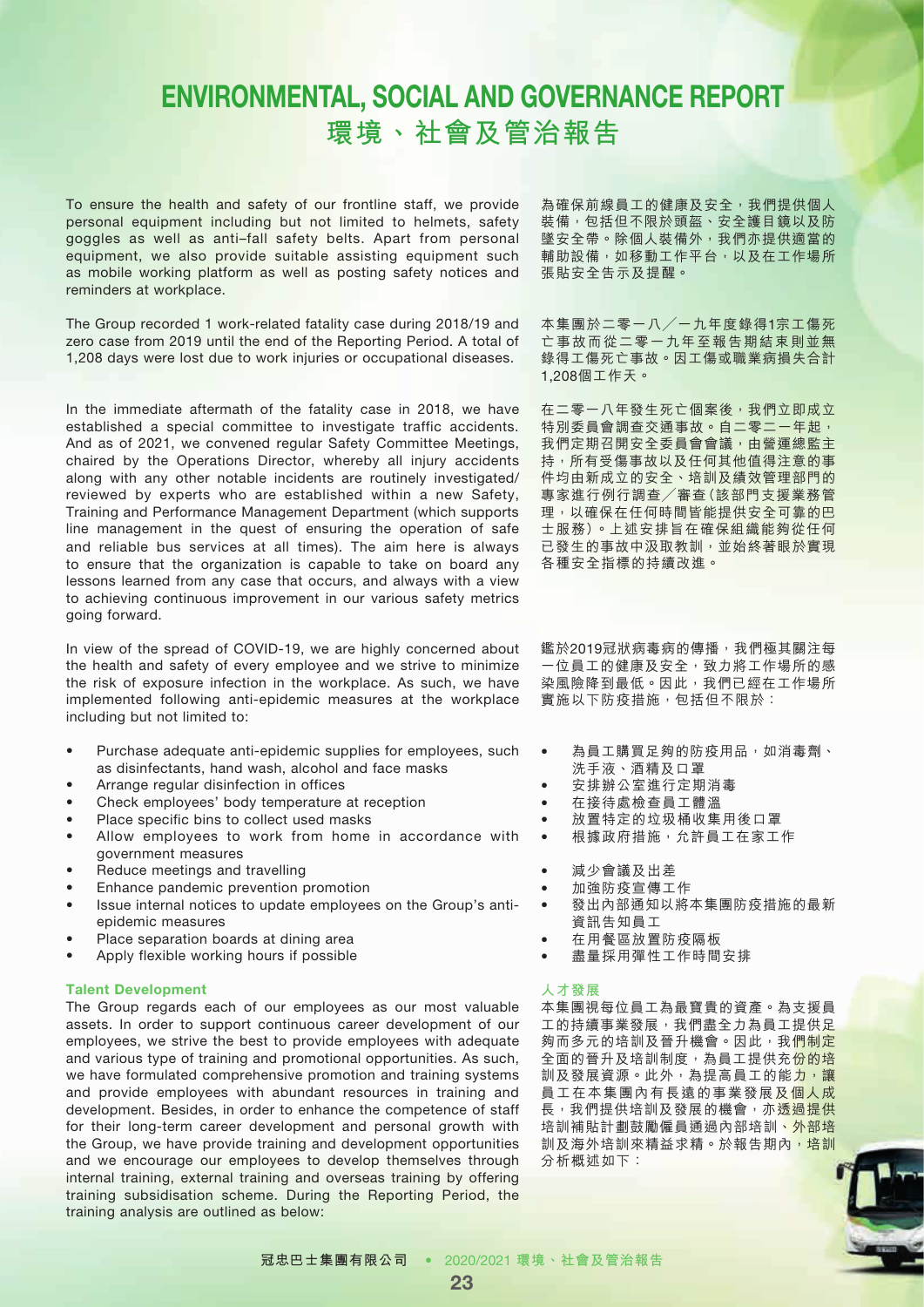| <b>Employee Training Analysis 2020/217</b> |  |
|--------------------------------------------|--|
| └二零二零╱二一年度員工培訓分析7』                         |  |

| <b>Total Training Hours</b><br>培訓總時數<br>(hours小時)                                        | 14.982 | <b>Average Training Hours</b><br>平均培訓時數<br>(hours小時 / person人)                 | 5.77 |
|------------------------------------------------------------------------------------------|--------|--------------------------------------------------------------------------------|------|
| <b>Percentage of Employees Trained by Gender</b><br>按性別劃分的僱員培訓百分比                        |        | <b>Average Training Hours by Gender</b><br>按性別劃分的平均受訓時間<br>(hours小時 / person人) |      |
| Male 男性                                                                                  | 96%    | Male 男性                                                                        | 7.92 |
| Female 女性                                                                                | 4%     | Female 女性                                                                      | 0.65 |
| <b>Percentage of Employees Trained by Employee</b><br><b>Category</b><br>按僱員類別劃分的僱員培訓百分比 |        | <b>Average Training Hours by Employee</b><br>僱員的平均受訓時間<br>(hours小時 / person人)  |      |
| Senior Management<br>高級管理人員                                                              | 0.4%   | Senior Management<br>高級管理人員                                                    | 2.56 |
| Middle Level Management<br>中層管理人員                                                        | 0.7%   | Middle Level Management<br>中層管理人員                                              | 2.19 |
| <b>General &amp; Technical Employees</b><br>基層及技術僱員                                      | 98.9%  | <b>General &amp; Technical Employees</b><br>基層及技術僱員                            | 5.87 |

As for promotion, the Group arranges regular performance appraisal yearly to evaluate employees' performance including their qualifications, experience, technical skills, attendance, and contribution to the Group etc. Remuneration assessment and promotion review will be undergone by taking reference to the result of performance appraisal.

#### Labour Standards

In the recruitment process, we strictly prohibit child labour or forced labour. Our Human Resources and Administration Department would ensure that all candidates have met the legal working age to prevent the child labour employment by verifying their personal identification document. Also, we outline the terms of working hours, rest periods, remuneration, compensation and dismissal etc on the employment contract and other human resources policies to prevent any forced labour employment. The Group strictly follows the requirements of standard labour contract and is intolerant of any forms of unfair employment relationship.

During the Reporting Period, the Group was not aware of any child labour or forced labour within the Group. If any case was found, the Group would take solid action immediately to terminate such employment and investigations will be made.

#### 在晉升方面,本集團每年定期安排績效考核, 以評估員工的表現,包括其資歷、經驗、技術 能力、出席率及對本集團的貢獻等。薪酬評估 及晉升審查將參照績效評估的結果。

### **勞工準則**

在招聘過程中,我們嚴禁使用童工或強制勞 工。我們的人力資源及行政部門將確保所有候 選人均達到法定工作年齡,通過核實候選人的 個人身份證明文件以防止僱用童工。同時,我 們在僱傭合同及其他人力資源政策中列明工 作時間、休息時間、薪酬、補償及解僱等的條 款,以防止僱用任何強制勞工。本集團嚴守標 準勞工合同的要求,絕不姑息任何形式的不公 平僱傭關係。

於報告期內,本集團並無發現本集團內有任何 童工或強制勞工的情況。如有發現,本集團將 立即果斷終止有關聘用並展開調查。

In view of the COVID-19 pandemic, a number of training courses were suspended to maintain social distancing due to health and safety concerns.

鑑於2019冠狀病毒病疫情,基於健康和安全考慮,一些培訓課程已經暫停以符合保持社交距離的安排。

Kwoon Chung Bus Holdings Limited • Environmental, Social and Governance Report 2020/2021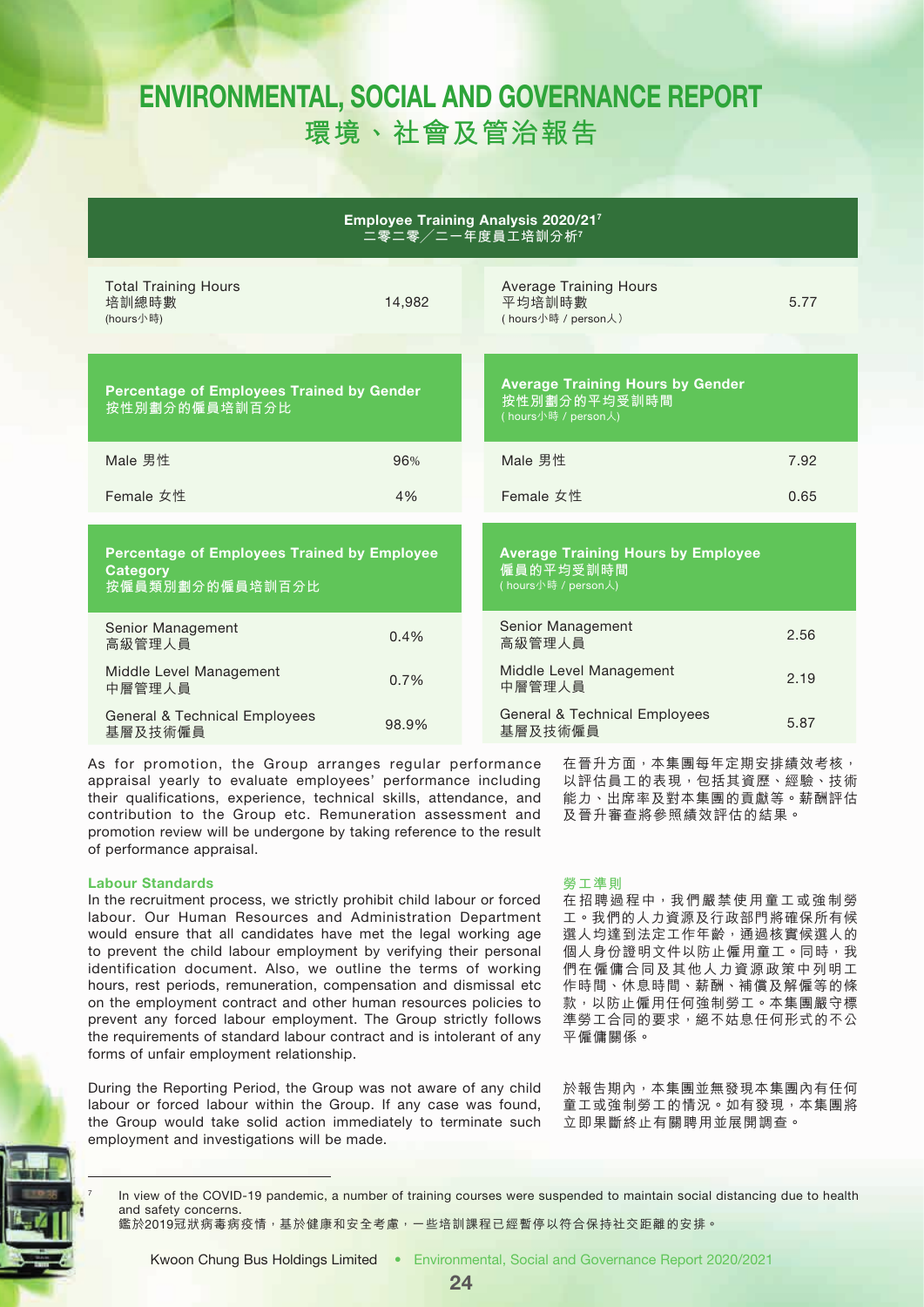### Sustainable Supply Chain

#### Suppliers' Overview

Our suppliers are mainly bus manufacturers, fuel suppliers, repair and maintenance service providers. The Group engaged with 73 major suppliers<sup>8</sup> for the year ended 31 March 2021. The geographical distribution of our major suppliers is as follows:

### **可持續發展的供應鏈**

#### **供應商概覽**

我們的供應商主要是巴士製造商、燃料供應 商、維修及保養服務供應商。截至二零二一年 三月三十一日的年度,本集團與73間主要供應 商合作8。我們的主要供應商的地理分佈如下:



Suppliers by Geographic **按地理區域劃分的供應商分佈**

#### Selection of Suppliers

For the suppliers' selection process, the selection criteria of the Group includes quality of products, prices, reputation as well as credibility. In addition, we tend to prioritize suppliers that are environmentally and socially responsible. Our currently-chosen bus manufacturers are mainly internationally-renowned companies, which demonstrate high standard of integrity in respect of environmental and social responsibilities. Only those suppliers with satisfactory assessment record would be chosen. Before reaching any agreement, the Group may require suppliers and other business partners to clearly confirm that their businesses are not in violation of any business, labour and local environmental regulations.

Annual assessment would be performed for suppliers and other service providers to ensure that the received services/products have been maintained at an acceptable quality. Informal discussion with top management and suppliers to regarding supplier performance are made on an as-needed basis so as to improve capabilities of the suppliers and service providers going forward.

#### **甄選供應商**

就甄選供應商的過程而言,本集團的甄選標準 包括產品品質、價格、聲譽以及信用。此外, 我們會優先考慮對環境及社會負責的供應商。 我們目前選擇的巴士製造商主要是國際知名公 司,它們在環境及社會責任方面體現高水平的 誠信。我們只會與評估記錄令人滿意的供應商 合作。於達成任何協議之前,本集團或會要求 供應商及其他商業夥伴明確確認其業務並無違 反任何商業、勞工及當地環境法規。

本集團對供應商及其他服務供應商進行年度評 估,以確保所享用╱接收的服務╱產品保持在 可接受的品質。本集團根據需要與高層管理人 員及供應商就供應商的表現進行非正式<mark>討論,</mark> 以提高供應商及服務供應商往後的水準。

Major suppliers refers to those suppliers directly contribute to our operations, such as vehicle and fuel suppliers, repair and maintenance service providers.

主要供應商是指對我們的營運有直接貢獻的供應商,如車輛及燃料供應商、維修及保養服務供應商。

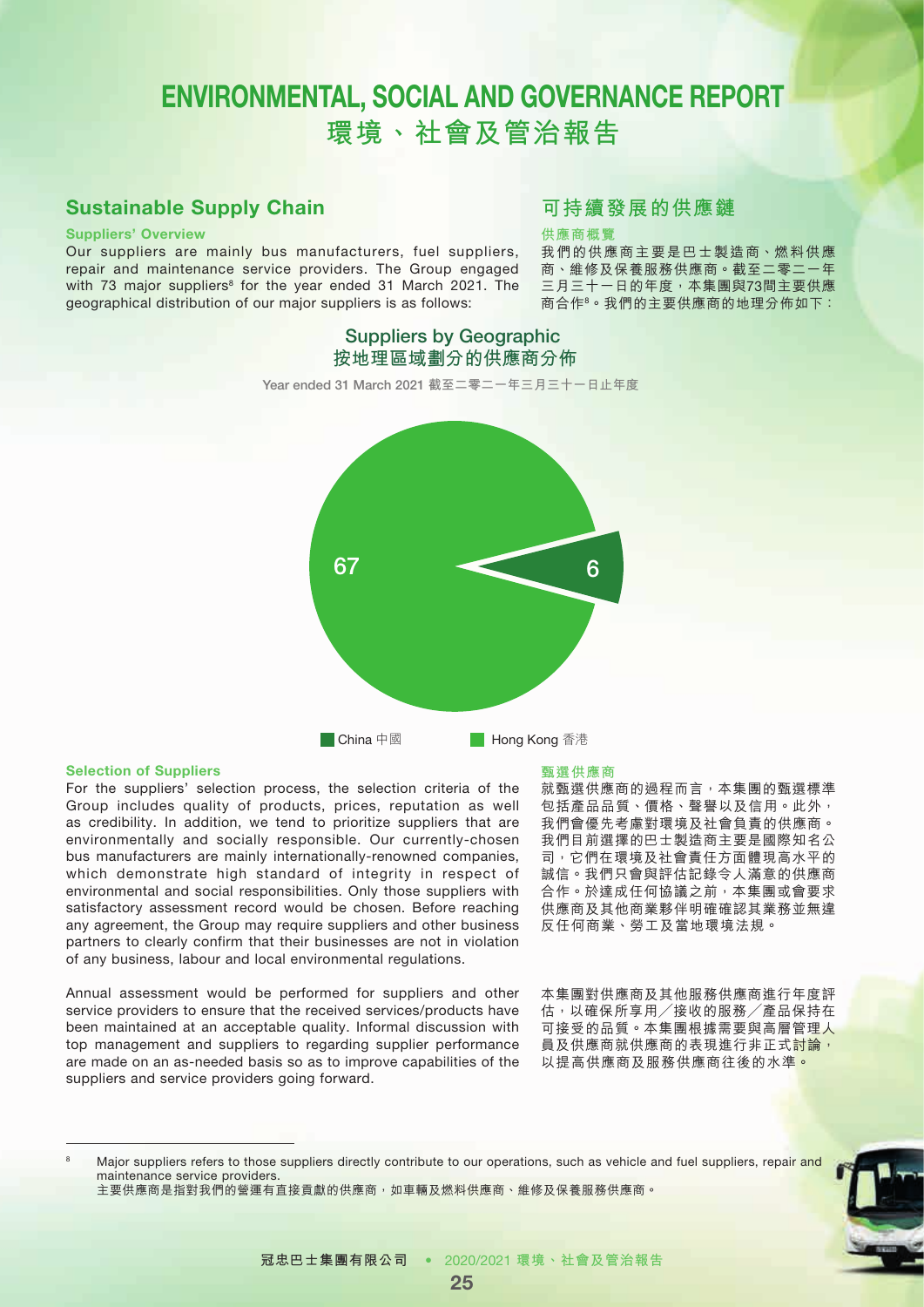### Promoting Anti-corruption and Business **Ethics**

The Group has zero tolerance for bribery, extortion, fraud and money laundering. In accordance with relevant laws and regulations including but not limited to the Prevention of Bribery Ordinance of Hong Kong (Cap. 201), internal policies including the "Employee Handbook", "HR-Policy – Business Ethics & Integrity" etc. were established to clearly stipulate the procedures of making declarations of interests and fighting against corruption. Hotline and e-mail box have been provided as part of our whistle-blowing procedures. We also arrange frequent trainings about anticorruption for our employees in order to enhance their awareness toward compliance issues. In 2020, a Community Relations Officer of Independent Commission Against Corruption ("ICAC") was invited to conduct training on anti-bribery and ethics for our Retail Business Department. Due to COVID-19, limited seats were allowed and 15 employees attended the training.

During the Reporting Period, the Group was not aware of any material non-compliance concerning bribery, extortion, fraud and money laundering. Besides, the Group or our employees did not involve in any concluded legal proceedings related to material irregularities.

### Caring for the Community

We believe that the development of the Group relies on the resources and support from all sectors of society. We regard giving back to the community where our business operates as the core responsibility of our Group. As such, we have invested plenty of resources in community investment to initiate various community activities and encourage staff volunteering to spread our warmth and love to the entire community. The Group was awarded the Caring Company Logo by the Hong Kong Council of Social Service in recognition of our performance as a good corporate citizenship and caring for the society, employees and environment.

#### Sponsoring Local Football Team

The Group strongly believes that development of district football is an excellent catalyst to bring communities together. As such, we have been sponsoring the Southern District Football Club of Hong Kong since 2013 so as to nurture future talents. We have a total of 12 youth teams with 300 members. Additionally, through actively participating local professional football sports, local citizens can deepen their understandings and enhance their interests in football sports.

#### Kwoon Chung Inclusive – Love in Motion

Kwoon Chung Inclusive and Accessible Transport Services Company Limited ("KCIS") was established by the three executive Directors of the Group in 2019. Having developed for nearly two years, KCIS is now serving 12 routes for Feeder Service and 5 routes for Weekend Recreational Rehabus Service. For Feeder Service, it is provided for the persons with mobility difficulties (including the aged persons) and their escorts. It offers feeder routes and departures, allows passengers to board or alight at any spots along the route. For Weekend Recreational Rehabus Service, it is provided to facilitate persons with disabilities to visit tourist attractions in Hong Kong at weekends (i.e. Saturday and Sunday) or on public holidays, so as to promote Hong Kong as a barrier‐free city. To ensure service quality, we have provided extra training for KCIS drivers, including but not limited to emergency training as well as emotion management.

During the Reporting Period, passenger can enjoy promotional fare of HK\$2 per passenger (applicable to his/her escort) per trip on all KCIS routes. We believe that KCIS can enhance connection between those in need and the community.

### **宣揚反貪污及商業操守**

本集團絕不姑息賄賂、勒索、欺詐及洗黑錢活 動。根據相關法律法規,包括但不限於香港法 例第201章《防止賄賂條例》,我們制定內部政 策,包括《員工手冊》、《人力資源政策-商業 道德與誠信》等,訂明利益申報及反貪污的程 序。作為舉報程序的一環,我們提供熱線及電 郵信箱。我們亦經常為員工安排有關反貪污的 培訓,提高員工對合規議題的認識。二零二零 年,廉政公署(「廉政公署」)的一名社區關係主 任應邀為我們的零售業務部門進行反賄賂及道 德的培訓,礙於2019冠狀病毒病疫情令出席人 數受限,15名員工參與是次培訓。

於報告期內,本集團並無發現任何有關賄賂、 勒索、欺詐及洗黑錢的重大違規行為。此外, 本集團或我們的員工並無涉及任何與重大違規 行為有關的法律訴訟。

### **關愛社區**

我們相信,本集團的發展有賴於社會各界的資 源及支持。我們以回饋經營所在社區為本集團 的核心責任。因此,我們在社區投資方面投入 大量資源,發起各種社區活動,鼓勵員工擔任 義工,向社區傳愛送暖。本集團獲香港社會服 務聯會授予「商界展關懷」標誌,以表彰我們作 為良好企業公民的表現,以及對社會、員工及 環境的關懷。

#### **贊助本地足球隊**

本集團堅信,發展地區足球是凝聚社區的絕 住催化劑。因此,我們自二零一三年以來一直 **普通商品工作**, The Text of State of The Text of The Text of The Text of The Text of The 之星。我們設有合共12隊青年軍,球員人數達 300人。此外,通過積極參與本地的職業足球 運動,令本地市民加深對足球運動的認識和興 趣。

#### **冠忠無障礙•愛心樂滿載**

冠忠無障礙交通服務有限公司(「冠忠無障礙」) 由本集團三位執行董事於二零一九年成立。經 過近兩年的發展,冠忠無障礙目前提供12條 穿梭巴士路線及5條週末旅遊線的復康巴士服 務。穿梭巴士服務專為行動不便人士(包括長 者)及陪同者而設。穿梭巴士服務提供固定路 線及班次,以供乘客在沿線任何安全地點上車 或下車。週末旅遊線復康巴士服務是為方便傷 健人士在週末(即星期六及日)或公眾假期參 觀香港的旅遊景點,以推動香港成為無障礙城 市。為確保服務質素,我們已為冠忠無障礙司 機提供額外培訓,包括但不限於應急培訓及情 緒管理。

於報告期內,所有冠忠無障礙路線的乘客可享 有每程2港元的優惠票價(適用於陪同者)。我 的相信,冠忠無障礙可以加強有需要的人與社 區之間的聯繫。

Kwoon Chung Bus Holdings Limited • Environmental, Social and Governance Report 2020/2021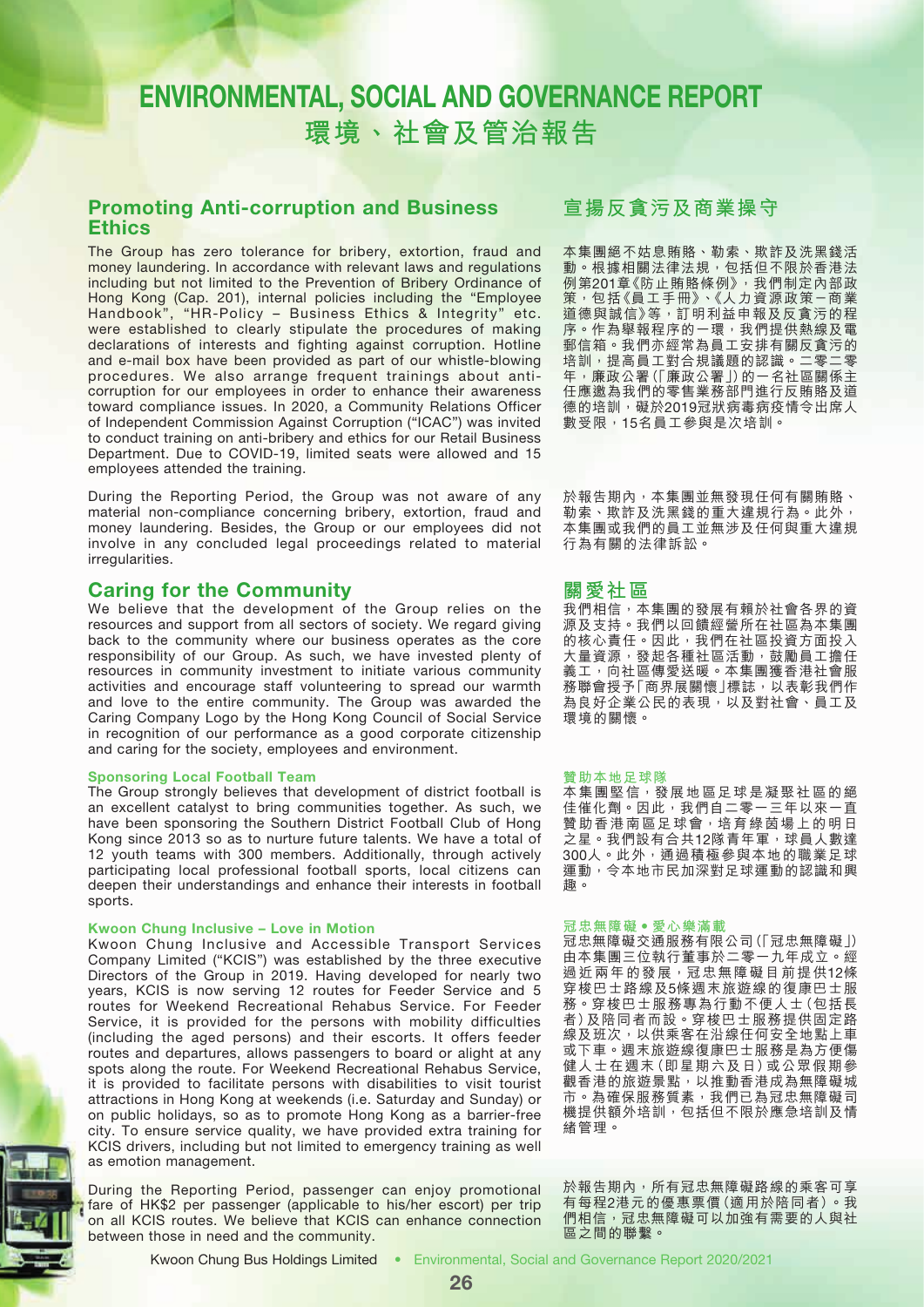### Environmental, Social and Governance Reporting Guide Index

**《環境、社會及管治報告指引》索引**

|                                                             | Subject Areas, Aspects, General Disclosures and KPIs                                                                                                                                                                                                            | <b>Section</b>                        | Page No. |
|-------------------------------------------------------------|-----------------------------------------------------------------------------------------------------------------------------------------------------------------------------------------------------------------------------------------------------------------|---------------------------------------|----------|
| <b>A. Environmental</b><br>環境                               | 主要範疇、層面、一般披露及關鍵績效指標                                                                                                                                                                                                                                             | 章節                                    | 頁次       |
| 層面A1:排放物                                                    | <b>Aspect A1: Emissions</b>                                                                                                                                                                                                                                     |                                       |          |
| <b>General Disclosure</b><br>一般披露<br>Information on:<br>(a) | the policies; and<br>(b) compliance with relevant laws and regulations that have a significant impact<br>on the issuer<br>relating to air and greenhouse gas emissions, discharges into water and land,<br>and generation of hazardous and non-hazardous waste. | Protecting the<br>Environment<br>保護環境 | P. 14    |
| 政策;及<br>(a)<br>的資料。                                         | 有關廢氣及溫室氣體排放、向水及土地的排污、有害及無害廢棄物的產生等的:<br>(b) 遵守對發行人有重大影響的相關法律及規例                                                                                                                                                                                                  |                                       |          |
| <b>KPI A1.1</b><br>關鍵績效<br>指標A1.1                           | The types of emissions and respective emission data.<br>排放物種類及相關排放數據。                                                                                                                                                                                           | Protecting the<br>Environment<br>保護環境 | P. 15    |
| <b>KPI A1.2</b><br>關鍵績效<br>指標A1.2                           | Greenhouse gas emissions in total and intensity.<br>溫室氣體排放總量及密度。                                                                                                                                                                                                | Protecting the<br>Environment<br>保護環境 | P. 15    |
| <b>KPI A1.3</b><br>關鍵績效<br>指標A1.3                           | Total hazardous waste produced and intensity.<br>所產生有害廢棄物總量及密度。                                                                                                                                                                                                 | Protecting the<br>Environment<br>保護環境 | P. 16    |
| <b>KPI A1.4</b><br>關鍵績效<br>指標A1.4                           | Total non-hazardous waste produced and intensity.<br>所產生無害廢棄物總量及密度。                                                                                                                                                                                             | Protecting the<br>Environment<br>保護環境 | P. 16    |
| <b>KPI A1.5</b><br>關鍵績效<br>指標A1.5                           | Description of measures to mitigate emissions and results achieved.<br>描述減低排放量的措施及所得成果。                                                                                                                                                                         | Green Operations P. 19<br>環保營運        |          |
| <b>KPI A1.6</b><br>關鍵績效<br>指標A1.6                           | Description of how hazardous and non-hazardous wastes are<br>handled, reduction initiatives and results achieved.<br>描述處理有害及無害廢棄物的方法、減低產生量的措施及所得成果。                                                                                                             | Waste<br>Management<br>廢棄物管理          | P. 18    |
| <b>Aspect A2: Use of Resources</b><br>層面A2:資源使用             |                                                                                                                                                                                                                                                                 |                                       |          |
| <b>General Disclosure</b><br>一般披露<br>materials.             | Policies on the efficient use of resources, including energy, water and other raw<br>有效使用資源(包括能源、水及其他原材料)的政策。                                                                                                                                                   | Protecting the<br>Environment<br>保護環境 | P. 14    |
| 註:                                                          | Note: Resources may be used in production, in storage, transportation, in buildings,<br>electronic equipment, etc.<br>資源可用於生產、儲存、運輸、樓宇、電子設備等。                                                                                                                   |                                       |          |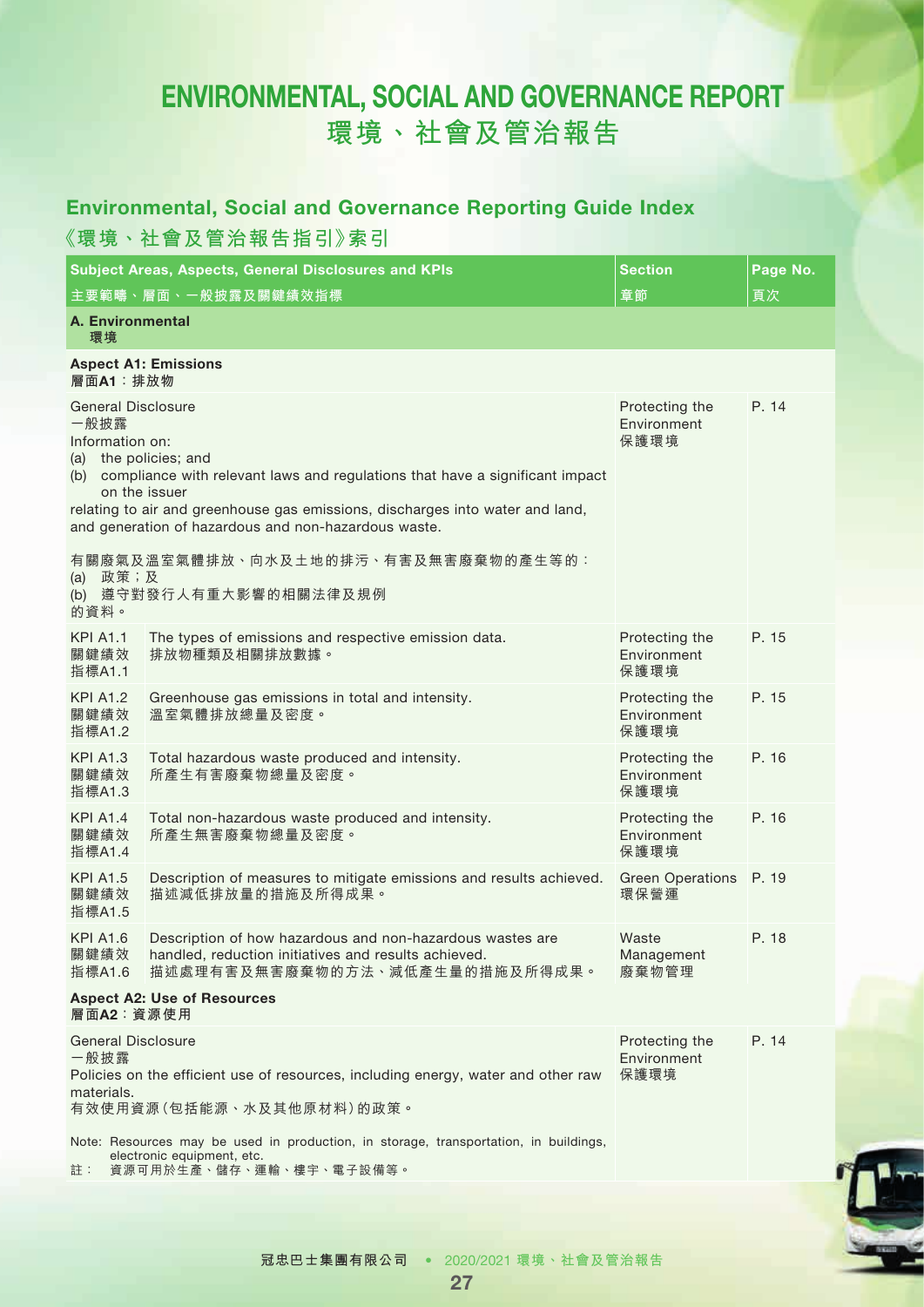|                                                                                                                                   | Subject Areas, Aspects, General Disclosures and KPIs                                                                                                                                                                                                                                                                                    | <b>Section</b>                            | Page No.   |
|-----------------------------------------------------------------------------------------------------------------------------------|-----------------------------------------------------------------------------------------------------------------------------------------------------------------------------------------------------------------------------------------------------------------------------------------------------------------------------------------|-------------------------------------------|------------|
|                                                                                                                                   | 主要範疇、層面、一般披露及關鍵績效指標                                                                                                                                                                                                                                                                                                                     | 章節                                        | 頁次         |
| <b>KPI A2.1</b><br>關鍵績效<br>指標A2.1                                                                                                 | Direct and/or indirect energy consumption by type in total and<br>intensity.<br>按類型劃分的直接及/或間接能源總耗量及密度。                                                                                                                                                                                                                                  | Protecting the<br>Environment<br>保護環境     | P. 15      |
| <b>KPI A2.2</b><br>關鍵績效<br>指標A2.2                                                                                                 | Water consumption in total and intensity.<br>總耗水量及密度。                                                                                                                                                                                                                                                                                   | Protecting the<br>Environment<br>保護環境     | P. 15      |
| <b>KPI A2.3</b><br>關鍵績效<br>指標A2.3                                                                                                 | Description of energy use efficiency initiatives and results achieved.<br>描述能源使用效益計劃及所得成果。                                                                                                                                                                                                                                              | Green Operations P. 19<br>環保營運            |            |
| <b>KPI A2.4</b><br>關鍵績效<br>指標A2.4                                                                                                 | Description of whether there is any issue in sourcing water that is fit<br>for purpose, water efficiency initiatives and results achieved.<br>描述求取適用水源上可有任何問題,以及提升用水效益計劃及所得成<br>果。                                                                                                                                                      | Water<br>Consumptions<br>用水               | P. 18      |
| <b>KPI A2.5</b><br>關鍵績效<br>指標A2.5                                                                                                 | Total packaging material used for finished products and with<br>reference to per unit produced.<br>製成品所用包裝材料的總量及每生產單位佔量。                                                                                                                                                                                                                | Not applicable to<br>the Group<br>不適用於本集團 | N/A<br>不適用 |
|                                                                                                                                   | <b>Aspect A3: Environmental and Natural Resources</b><br>層面A3:環境及天然資源                                                                                                                                                                                                                                                                   |                                           |            |
| <b>General Disclosure</b><br>一般披露<br>natural resources.                                                                           | Policies on minimizing the issuer's significant impact on the environment and<br>減低發行人對環境及天然資源造成重大影響的政策。                                                                                                                                                                                                                                | Green Operations P. 19<br>環保營運            |            |
| <b>KPI A3.1</b><br>關鍵績效<br>指標A3.1                                                                                                 | Description of the significant impacts of activities on the<br>environment and natural resources and the actions taken to manage<br>them.<br>描述業務活動對環境及天然資源的重大影響及已採取管理有關影響的<br>行動。                                                                                                                                                      | Green Operations P. 19<br>環保營運            |            |
| <b>B.</b> Social<br>社會                                                                                                            |                                                                                                                                                                                                                                                                                                                                         |                                           |            |
| 僱傭及勞工常規                                                                                                                           | <b>Employment and Labour Standards</b>                                                                                                                                                                                                                                                                                                  |                                           |            |
| 層面B1:僱傭                                                                                                                           | <b>Aspect B1: Employment</b>                                                                                                                                                                                                                                                                                                            |                                           |            |
| General Disclosure<br>一般披露<br>Information on:<br>(a) the policies; and<br>benefits and welfare.<br>其他待遇及福利的:<br>(a) 政策; 及<br>的資料。 | (b) compliance with relevant laws and regulations that have a significant impact<br>on the issuer<br>relating to compensation and dismissal, recruitment and promotion, working<br>hours, rest periods, equal opportunity, diversity, anti-discrimination, and other<br>有關薪酬及解僱、招聘及晉升、工作時數、假期、平等機會、多元化、反歧視以及<br>(b) 遵守對發行人有重大影響的相關法律及規例 | Caring Our People P. 21<br>關顧員工           |            |
|                                                                                                                                   |                                                                                                                                                                                                                                                                                                                                         |                                           |            |

Kwoon Chung Bus Holdings Limited • Environmental, Social and Governance Report 2020/2021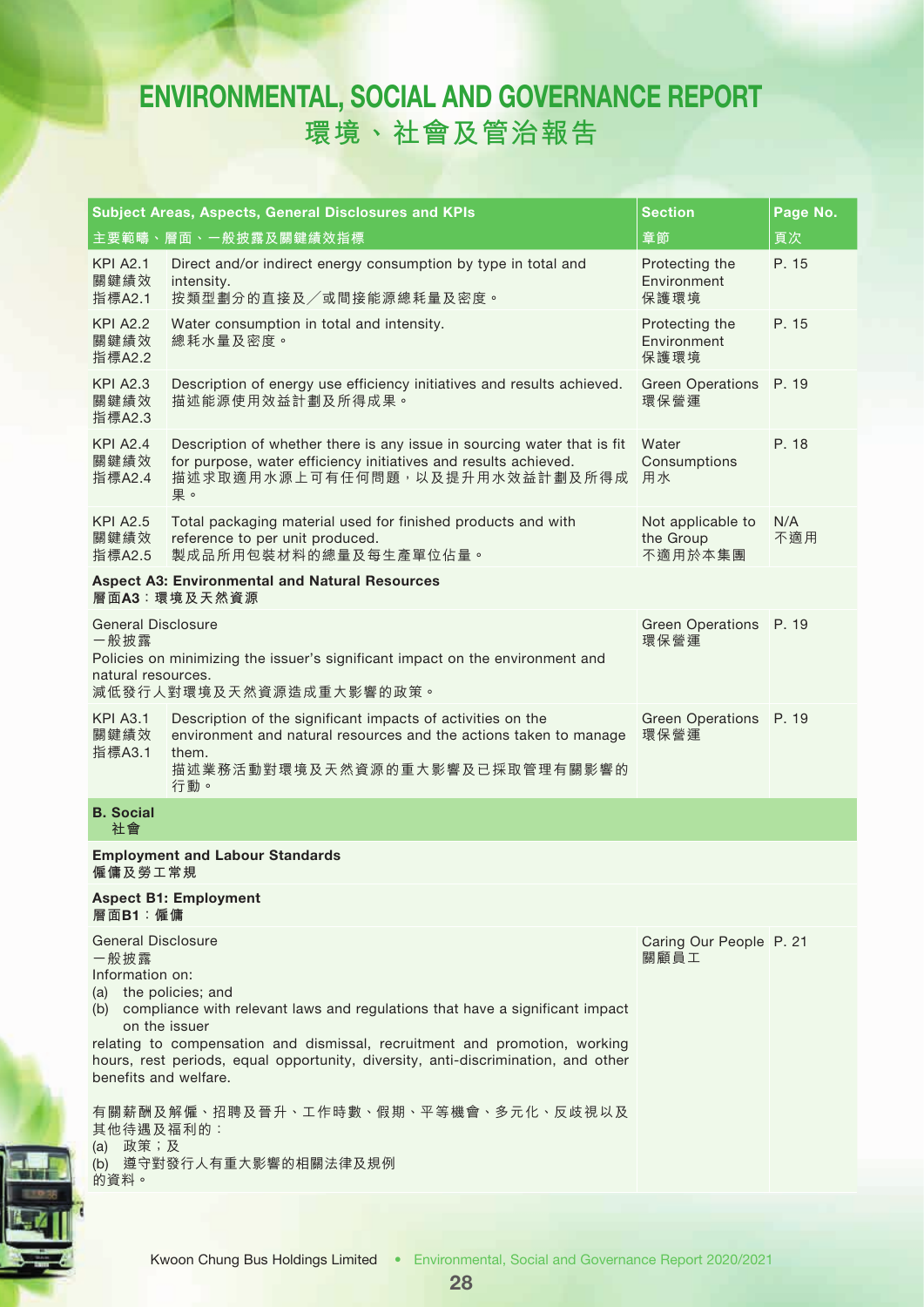|                                                                                                                                        | <b>Subject Areas, Aspects, General Disclosures and KPIs</b>                                                                                                                                    | Section                                             | Page No. |
|----------------------------------------------------------------------------------------------------------------------------------------|------------------------------------------------------------------------------------------------------------------------------------------------------------------------------------------------|-----------------------------------------------------|----------|
|                                                                                                                                        | 主要範疇、層面、一般披露及關鍵績效指標                                                                                                                                                                            | 章節                                                  | 頁次       |
| <b>KPI B1.1</b><br>關鍵績效<br>指標B1.1                                                                                                      | Total workforce by gender, employment type, age group and<br>geographical region.<br>按性別、僱傭類型、年齡組別及地區劃分的僱員總數。                                                                                  | Employee<br>Overview<br>僱員概覽                        | P. 21    |
| <b>KPI B1.2</b><br>關鍵績效<br>指標B1.2                                                                                                      | Employee turnover rate by gender, age group and geographical<br>region.<br>按性別、年齡組別及地區劃分的僱員流失比率。                                                                                               | Employee<br>Overview<br>僱員概覽                        | P. 21    |
| 層面B2:健康與安全                                                                                                                             | <b>Aspect B2: Health and Safety</b>                                                                                                                                                            |                                                     |          |
| <b>General Disclosure</b><br>一般披露<br>Information on:<br>(a) the policies; and<br>on the issuer<br>occupational hazards.<br>政策;及<br>(a) | (b) compliance with relevant laws and regulations that have a significant impact<br>relating to providing a safe working environment and protecting employees from<br>有關提供安全工作環境及保障僱員避免職業性危害的: | Occupational<br><b>Health and Safety</b><br>職業健康及安全 | P. 22    |
| 的資料。                                                                                                                                   | (b) 遵守對發行人有重大影響的相關法律及規例                                                                                                                                                                        |                                                     |          |
| <b>KPI B2.1</b><br>關鍵績效<br>指標B2.1                                                                                                      | Number and rate of work-related fatalities.<br>因工作關係而死亡的人數及比率。                                                                                                                                 | Occupational<br><b>Health and Safety</b><br>職業健康及安全 | P. 23    |
| <b>KPI B2.2</b><br>關鍵績效<br>指標B2.2                                                                                                      | Lost days due to work injury.<br>因工傷損失工作日數。                                                                                                                                                    | Occupational<br><b>Health and Safety</b><br>職業健康及安全 | P. 23    |
| <b>KPI B2.3</b><br>關鍵績效<br>指標B2.3                                                                                                      | Description of occupational health and safety measures adopted,<br>how they are implemented and monitored.<br>描述所採納的職業健康與安全措施,以及相關執行及監察方法。                                                     | Occupational<br>Health and Safety<br>職業健康及安全        | P. 22    |
| 層面B3:發展及培訓                                                                                                                             | <b>Aspect B3: Development and Training</b>                                                                                                                                                     |                                                     |          |
| General Disclosure<br>一般披露                                                                                                             | Policies on improving employees' knowledge and skills for discharging duties at 人才發展<br>work. Description of training activities.<br>有關提升僱員履行工作職責的知識及技能的政策。描述培訓活動。                             | Talent<br>Development                               | P. 23    |
| <b>KPI B3.1</b><br>關鍵績效<br>指標B3.1                                                                                                      | The percentage of employees trained by gender and employee<br>category.<br>按性別及僱員類別劃分的受訓僱員百分比。                                                                                                 | Talent<br>Development<br>人才發展                       | P. 24    |
| <b>KPI B3.2</b><br>關鍵績效<br>指標B3.2                                                                                                      | The average training hours completed per employee by gender and<br>employee category.<br>按性別及僱員類別劃分,每名僱員完成受訓的平均時數。                                                                             | Talent<br>Development<br>人才發展                       | P. 24    |

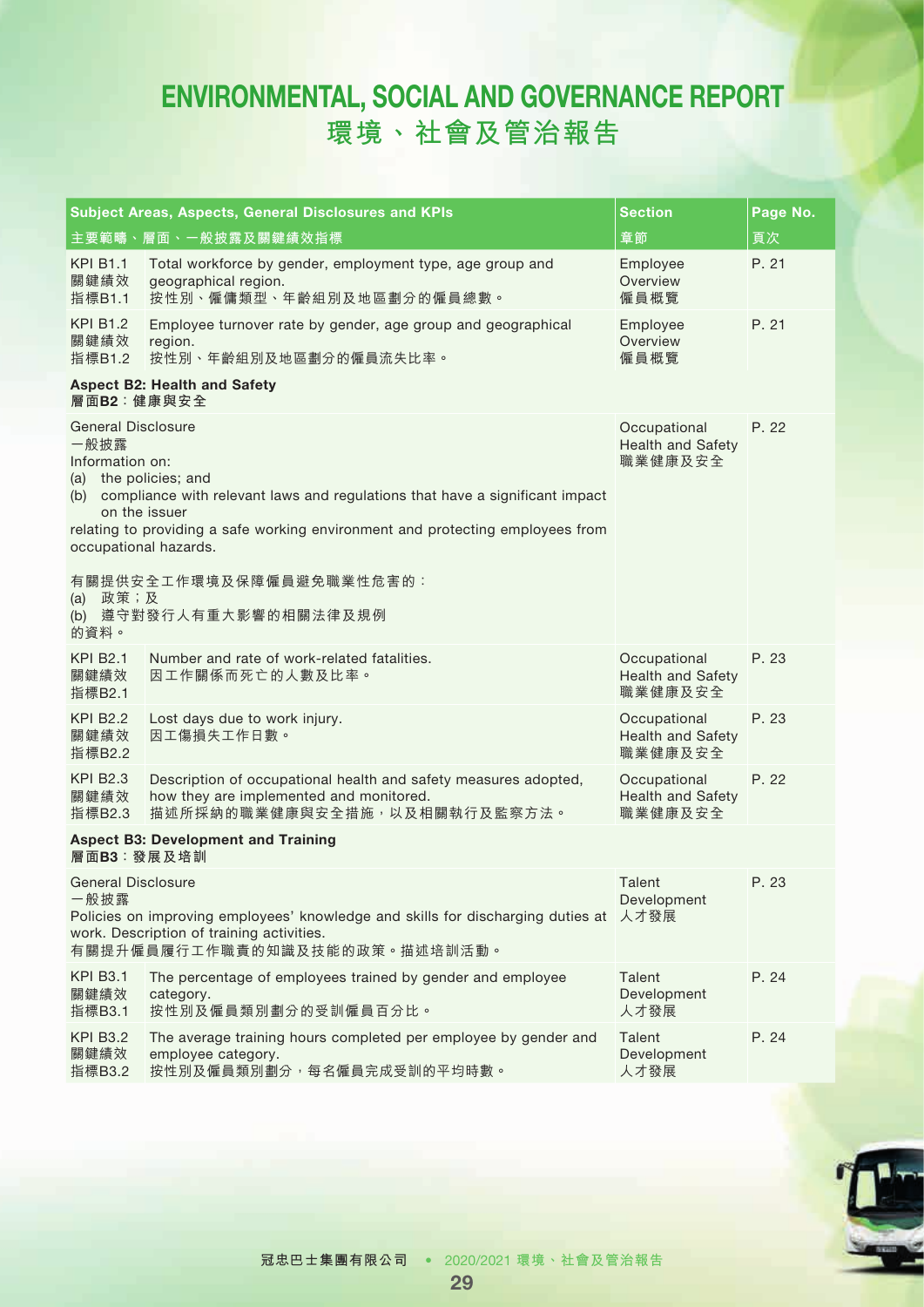|                                                                               | Subject Areas, Aspects, General Disclosures and KPIs                                                                                                                                                                                                 | <b>Section</b>                                         | Page No. |
|-------------------------------------------------------------------------------|------------------------------------------------------------------------------------------------------------------------------------------------------------------------------------------------------------------------------------------------------|--------------------------------------------------------|----------|
|                                                                               | 主要範疇、層面、一般披露及關鍵績效指標                                                                                                                                                                                                                                  | 章節                                                     | 頁次       |
| 層面B4: 勞工準則                                                                    | <b>Aspect B4: Labour Standards</b>                                                                                                                                                                                                                   |                                                        |          |
| <b>General Disclosure</b><br>一般披露<br>Information on:<br>(a) the policies; and | (b) compliance with relevant laws and regulations that have a significant impact<br>on the issuer<br>relating to preventing child and forced labour.                                                                                                 | Labor Standards<br>勞工準則                                | P. 24    |
| (a) 政策; 及<br>的資料。                                                             | 有關防止童工或強制勞工的:<br>(b) 遵守對發行人有重大影響的相關法律及規例                                                                                                                                                                                                             |                                                        |          |
| <b>KPI B4.1</b><br>關鍵績效<br>指標B4.1                                             | Description of measures to review employment practices to avoid<br>child and forced labour.<br>描述檢討招聘慣例的措施以避免童工及強制勞工。                                                                                                                                | Labor Standards<br>勞工準則                                | P. 24    |
| <b>KPI B4.2</b><br>關鍵績效<br>指標B4.2                                             | Description of steps taken to eliminate such practices when<br>discovered.<br>描述在發現違規情況時消除有關情況所採取的步驟。                                                                                                                                                | Labor Standards<br>勞工準則                                | P. 24    |
| <b>Operating Practices</b><br>營運慣例                                            |                                                                                                                                                                                                                                                      |                                                        |          |
| 層面B5:供應鏈管理                                                                    | Aspect B5: Supply Chain Management                                                                                                                                                                                                                   |                                                        |          |
| <b>General Disclosure</b><br>一般披露                                             | Policies on managing environmental and social risks of the supply chain.<br>管理供應鏈的環境及社會風險政策。                                                                                                                                                         | Sustainable<br>Supply Chain<br>可持續發展的<br>供應鏈           | P. 25    |
| <b>KPI B5.1</b><br>關鍵績效<br>指標B5.1                                             | Number of suppliers by geographical region.<br>按地區劃分的供應商數目。                                                                                                                                                                                          | Sustainable<br>Supply Chain<br>可持續發展的<br>供應鏈           | P. 25    |
| <b>KPI B5.2</b><br>關鍵績效<br>指標B5.2                                             | Description of practices relating to engaging suppliers, number of<br>suppliers where the practices are being implemented, how they are<br>implemented and monitored.<br>描述有關聘用供應商的慣例,向其執行有關慣例的供應商數目、以及有<br>關慣例的執行及監察方法。                             | Sustainable<br>Supply Chain<br>可持續發展的<br>供應鏈           | P. 25    |
| 層面B6:產品責任                                                                     | <b>Aspect B6: Product Responsibility</b>                                                                                                                                                                                                             |                                                        |          |
| <b>General Disclosure</b><br>一般披露<br>Information on:<br>(a) the policies; and | (b) compliance with relevant laws and regulations that have a significant impact<br>on the issuer<br>relating to health and safety, advertising, labelling and privacy matters relating to<br>products and services provided and methods of redress. | Safety and Quality P. 10<br><b>Services</b><br>安全及優質服務 |          |
| 政策;及<br>(a)<br>的資料。                                                           | 有關所提供產品和服務的健康與安全、廣告、標籤及私隱事宜以及補救方法的:<br>(b) 遵守對發行人有重大影響的相關法律及規例                                                                                                                                                                                       |                                                        |          |

30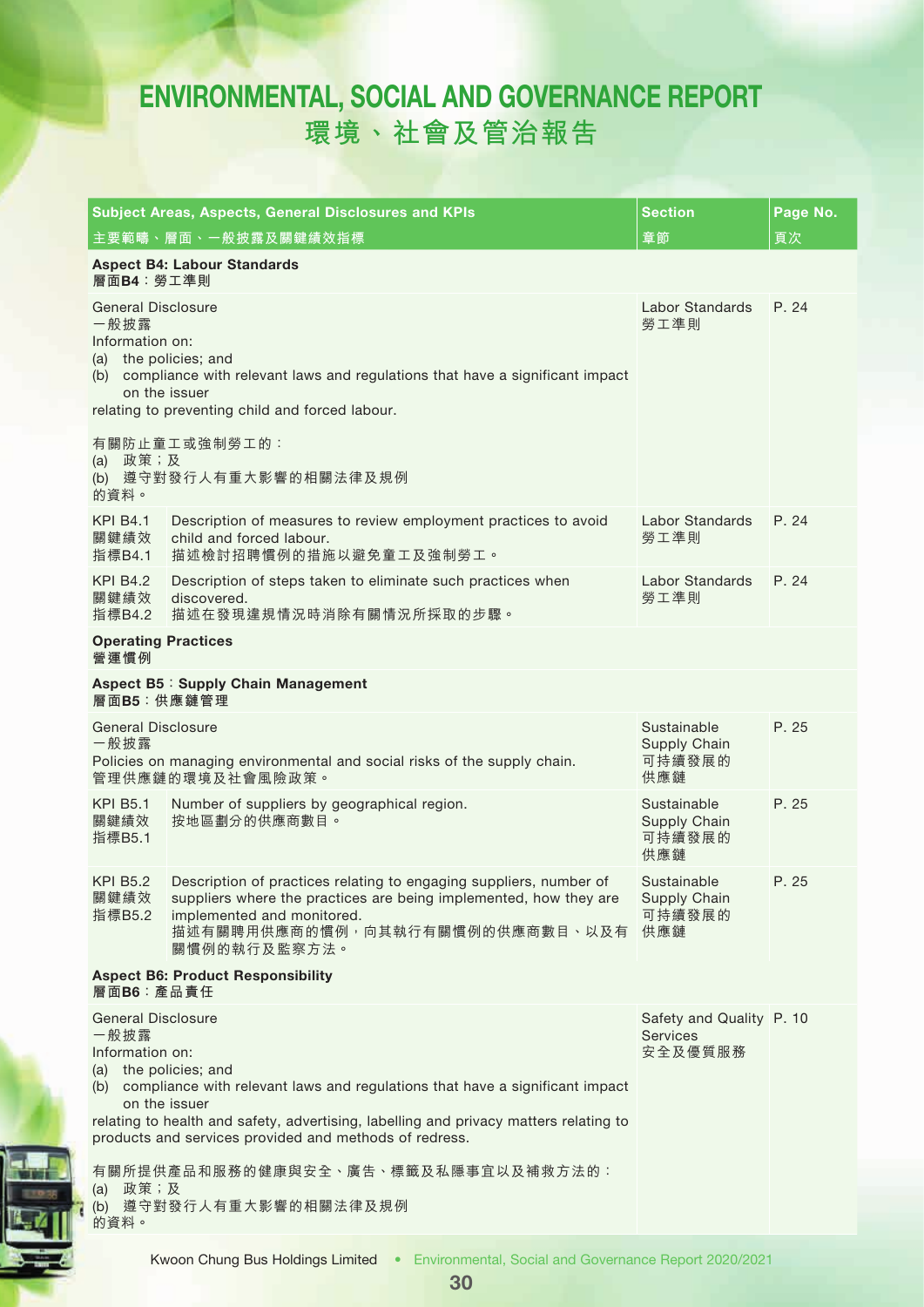|                                                                                                                                                                                                                                                        | Subject Areas, Aspects, General Disclosures and KPIs                                                                                                                                                                | <b>Section</b>                                                                                                                           | Page No.   |  |
|--------------------------------------------------------------------------------------------------------------------------------------------------------------------------------------------------------------------------------------------------------|---------------------------------------------------------------------------------------------------------------------------------------------------------------------------------------------------------------------|------------------------------------------------------------------------------------------------------------------------------------------|------------|--|
|                                                                                                                                                                                                                                                        | 主要範疇、層面、一般披露及關鍵績效指標                                                                                                                                                                                                 | 章節                                                                                                                                       | 頁次         |  |
| <b>KPI B6.1</b><br>關鍵績效<br>指標B6.1                                                                                                                                                                                                                      | Percentage of total products sold or shipped subject to recalls for<br>safety and health reasons.<br>已售或已運送產品總數中因安全與健康理由而須回收的百分比。                                                                                   | Not applicable to<br>the Group<br>不適用於本集團                                                                                                | N/A<br>不適用 |  |
| <b>KPI B6.2</b><br>關鍵績效<br>指標B6.2                                                                                                                                                                                                                      | Number of products and service-related complaints received and<br>how they are dealt with.<br>接獲關於產品及服務的投訴數目以及應對方法。                                                                                                 | <b>Providing Great</b><br><b>Travel Experience</b><br>提供優越乘車體驗                                                                           | P. 13      |  |
| <b>KPI B6.3</b><br>關鍵績效<br>指標B6.3                                                                                                                                                                                                                      | Description of practices relating to observing and protecting<br>intellectual property rights.<br>描述與維護及保障知識產權有關的慣例。                                                                                                | Not applicable to<br>the Group<br>不適用於本集團                                                                                                | N/A<br>不適用 |  |
| <b>KPI B6.4</b><br>關鍵績效<br>指標B6.4                                                                                                                                                                                                                      | Description of quality assurance process and recall procedures.<br>描述質量檢定過程及產品回收程序。                                                                                                                                 | <b>Providing Great</b><br>Travel Experience;<br>Recall procedures<br>is not applicable<br>to the Group<br>提供優越乘車體<br>驗;產品回收程序<br>不適用於本集團 | P. 13      |  |
| <b>KPI B6.5</b><br>關鍵績效<br>指標B6.5                                                                                                                                                                                                                      | Description of consumer data protection and privacy policies, and<br>how they are implemented and monitored<br>描述消費者資料保障及私隱政策,以及相關執行及監察方法。<br><b>Aspect B7: Anti-Corruption</b>                                     | Advertising and<br><b>Privacy Protection</b><br>廣告及私隱保障                                                                                  | P. 14      |  |
| 層面B7:反貪污                                                                                                                                                                                                                                               |                                                                                                                                                                                                                     |                                                                                                                                          |            |  |
| <b>General Disclosure</b><br>一般披露<br>Information on:<br>(a) the policies; and<br>(b) compliance with relevant laws and regulations that have a significant impact 商業操守<br>on the issuer<br>relating to bribery, extortion, fraud and money laundering. |                                                                                                                                                                                                                     | Promoting Anti-<br>corruption and<br><b>Business Ethics</b><br>宣揚反貪污及                                                                    | P. 26      |  |
| 有關防止賄賂、勒索、欺詐及洗黑錢的:<br>政策;及<br>(a)<br>遵守對發行人有重大影響的相關法律及規例<br>(b)<br>的資料。                                                                                                                                                                                |                                                                                                                                                                                                                     |                                                                                                                                          |            |  |
| <b>KPI B7.1</b><br>關鍵績效<br>指標B7.1                                                                                                                                                                                                                      | Number of concluded legal cases regarding corrupt practices<br>brought against the issuer or its employees during the Reporting<br>Period and the outcomes of the cases.<br>於匯報期內對發行人或其僱員提出並已審結的貪污訴訟案件的數目及<br>訴訟結果。 | Promoting Anti-<br>corruption and<br><b>Business Ethics</b><br>宣揚反貪污及<br>商業操守                                                            | P. 26      |  |
| <b>KPI B7.2</b><br>關鍵績效<br>指標B7.2                                                                                                                                                                                                                      | Description of preventive measures and whistle-blowing procedures,<br>how they are implemented and monitored.<br>描述防範措施及舉報程序,以及相關執行及監察方法。                                                                           | Promoting Anti-<br>corruption and<br><b>Business Ethics</b><br>宣揚反貪污及<br>商業操守                                                            | P. 26      |  |